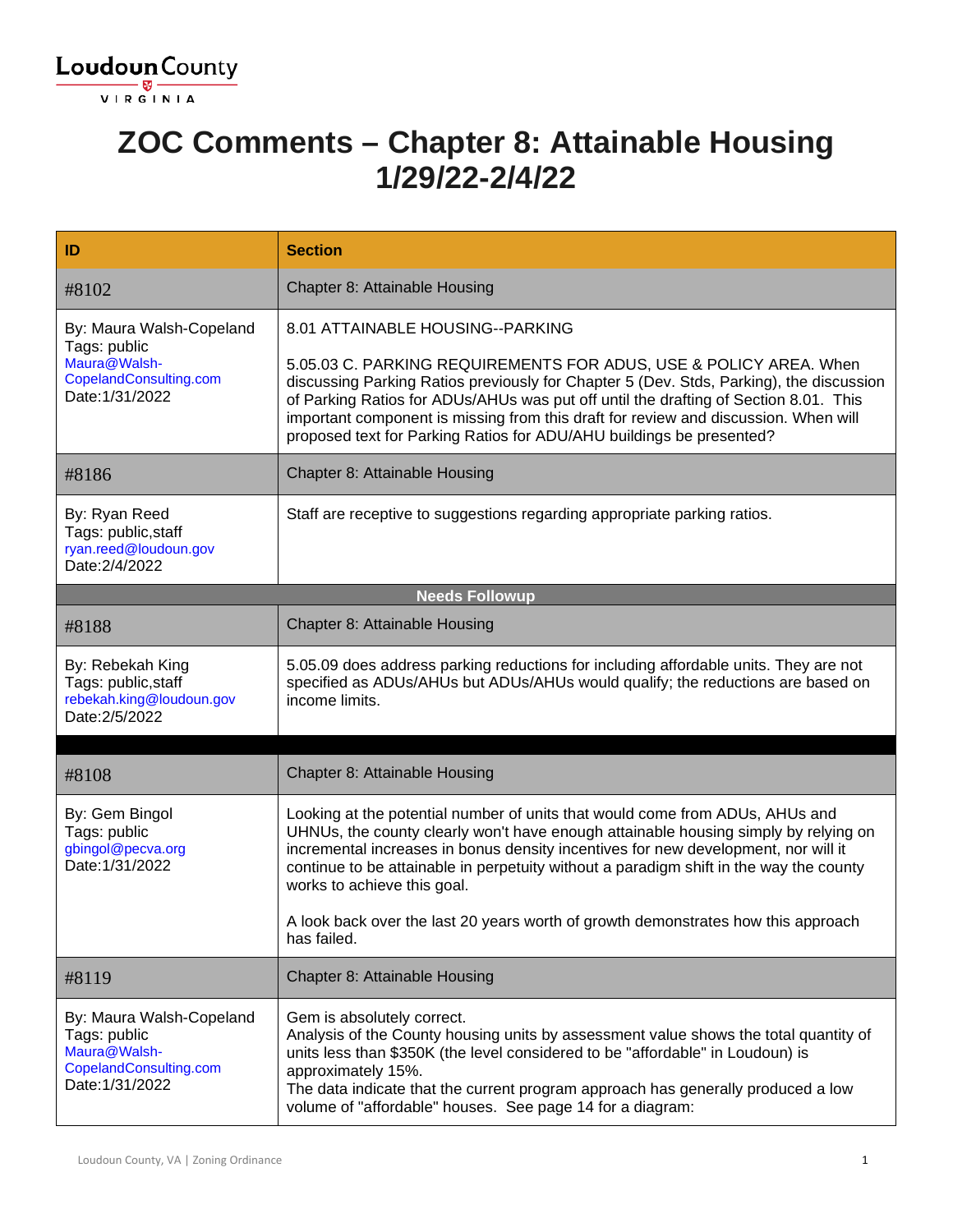| ID                                                                                                    | <b>Section</b>                                                                                                                                                                                                                                                                                                                                                                                                                                                                                                                                                                                                                                                                                                                                                                                                                                          |
|-------------------------------------------------------------------------------------------------------|---------------------------------------------------------------------------------------------------------------------------------------------------------------------------------------------------------------------------------------------------------------------------------------------------------------------------------------------------------------------------------------------------------------------------------------------------------------------------------------------------------------------------------------------------------------------------------------------------------------------------------------------------------------------------------------------------------------------------------------------------------------------------------------------------------------------------------------------------------|
|                                                                                                       | https://loudouncoalition.org/wp-content/uploads/2020/04/UHN-Committee-BRIEFING-<br>July-2020-HANDOUT.pdf                                                                                                                                                                                                                                                                                                                                                                                                                                                                                                                                                                                                                                                                                                                                                |
| #8187                                                                                                 | Chapter 8: Attainable Housing                                                                                                                                                                                                                                                                                                                                                                                                                                                                                                                                                                                                                                                                                                                                                                                                                           |
| By: Rebekah King<br>Tags: public, staff<br>rebekah.king@loudoun.gov<br>Date: 2/5/2022                 | By increasing the requirement for ADUs up to 10% for multifamily and 15% for single<br>family, when using recently adopted legislative applications as an example, the<br>increase is significant in terms of ADUs created.                                                                                                                                                                                                                                                                                                                                                                                                                                                                                                                                                                                                                             |
|                                                                                                       | AHUs are provided in place of ADUs because a developer usually provides more<br>AHUs than required.                                                                                                                                                                                                                                                                                                                                                                                                                                                                                                                                                                                                                                                                                                                                                     |
|                                                                                                       | The zoning ordinance is one tool described in the Unmet Housing Needs Strategic<br>Plan. The UHNSP lays out numerous strategies to increase housing affordability in the<br>County. It will take multiple tools being implemented to make progress on meeting<br>housing needs in the County. Only in recent years has the County started adding to its<br>toolbox. Housing will be reporting to TLUC quarterly on progress to meet UHNSP<br>goals.                                                                                                                                                                                                                                                                                                                                                                                                     |
| #8103                                                                                                 | Chapter 8: Attainable Housing                                                                                                                                                                                                                                                                                                                                                                                                                                                                                                                                                                                                                                                                                                                                                                                                                           |
| By: Maura Walsh-Copeland<br>Tags: public<br>Maura@Walsh-<br>CopelandConsulting.com<br>Date: 1/31/2022 | "The January 28, 2022 WASHINGTON BUSINESS JOURNAL article, ""Why Loudoun<br>County's Development Strategy is Not Working Out as Planned,"" directly relates to<br>this week's ZOC subject of Attainable Housing.<br>It also quotes a number of people including: Supervisor Matt Letourneau, Supervisor<br>Mike Turner, Chair Phyllis Randall, ZOC members Colleen Gillis and Gem Bingol, DED<br>Director Buddy Rizer, Chamber CEO Tony Howard, industry experts Mike Romeo, Kim<br>Hart and Stewart Schwartz, and Planning Commissioner Chair Forest Hayes.<br>Reference: Washington Business Journal:<br>www.bizjournals.come/washington/news/2022/01/28/loudoun-county-development-<br>plan.html<br>For anyone unable to access the article online a copy is attached to my pdf<br>submission, and is well worth reading before our ZOC discussion." |
| #8074                                                                                                 | Chapter 8: Attainable Housing                                                                                                                                                                                                                                                                                                                                                                                                                                                                                                                                                                                                                                                                                                                                                                                                                           |
| By: Maura Walsh-Copeland<br>Tags: public<br>Maura@Walsh-<br>CopelandConsulting.com<br>Date: 1/31/2022 | Comment received from a knowledgeable resident: "c. Simplifying the Zoning<br>Ordinance to make it more user friendly.' This section of the rewrite could not be<br>further from that goal."                                                                                                                                                                                                                                                                                                                                                                                                                                                                                                                                                                                                                                                            |
|                                                                                                       |                                                                                                                                                                                                                                                                                                                                                                                                                                                                                                                                                                                                                                                                                                                                                                                                                                                         |
| #8179                                                                                                 | 8.01 Affordable Dwelling Unit Program                                                                                                                                                                                                                                                                                                                                                                                                                                                                                                                                                                                                                                                                                                                                                                                                                   |
| By: Joe Paciulli<br>Tags: public<br>joepaciullizoc@gmail.com<br>Date: 2/2/2022                        | 8.01.H.2 states ADU's **MUST** be similar in mass, size, shape, etc. to market units.<br>The list is all encompassing. To the point this language is basically saying an ADU<br>must be the same as the market rate units. By codifying a policy or current standard<br>this creates an impossibility. Affordable units can not be the same or they won't be<br>affordable. The flexibility of the current program can not be codified to a must.                                                                                                                                                                                                                                                                                                                                                                                                       |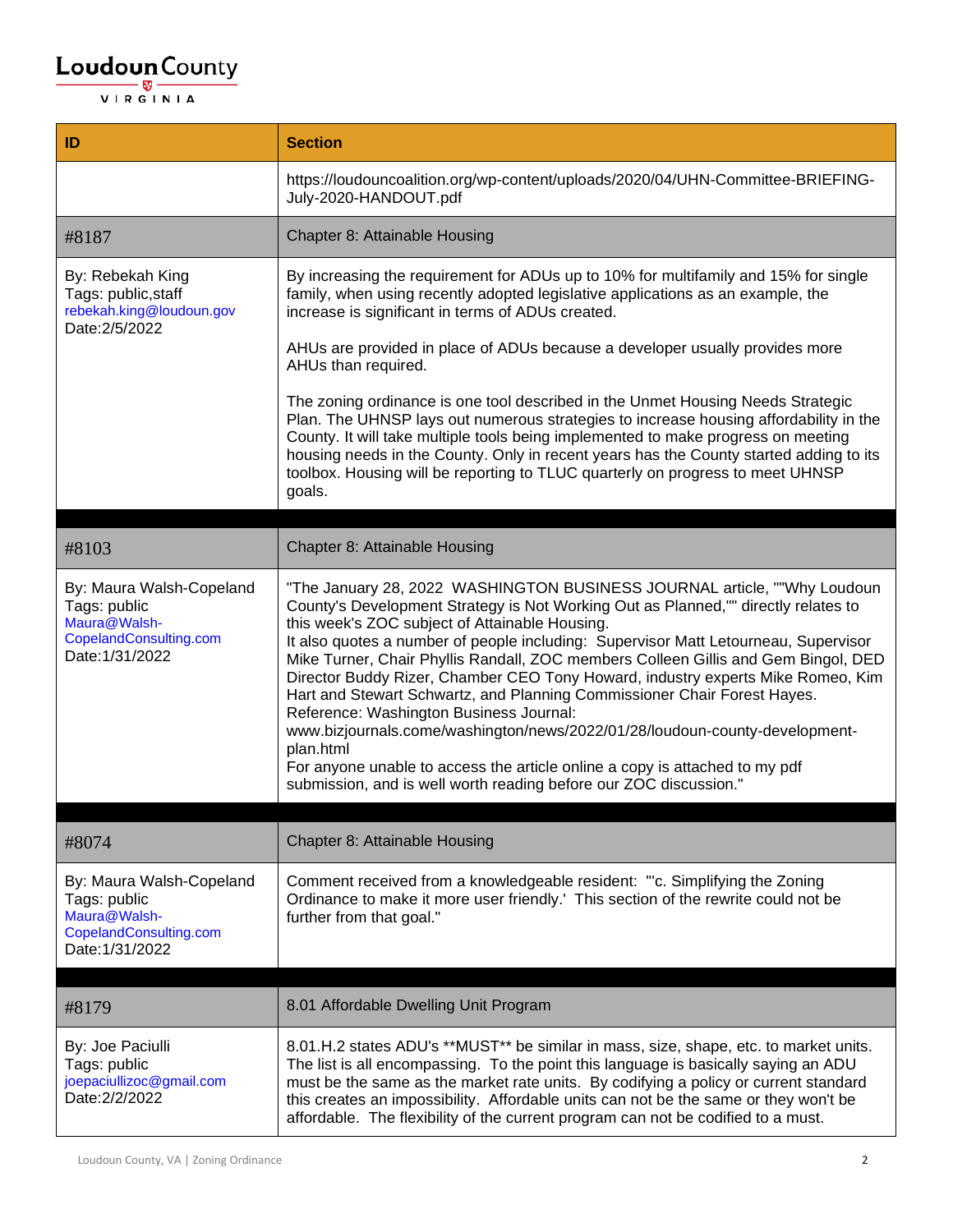| ID                                                                                                    | <b>Section</b>                                                                                                                                                                                                                                                                                                                                                                                                                                                                                                                                                                                                                                                     |
|-------------------------------------------------------------------------------------------------------|--------------------------------------------------------------------------------------------------------------------------------------------------------------------------------------------------------------------------------------------------------------------------------------------------------------------------------------------------------------------------------------------------------------------------------------------------------------------------------------------------------------------------------------------------------------------------------------------------------------------------------------------------------------------|
| #8190                                                                                                 | 8.01 Affordable Dwelling Unit Program                                                                                                                                                                                                                                                                                                                                                                                                                                                                                                                                                                                                                              |
| By: Ryan Reed<br>Tags: public, staff<br>ryan.reed@loudoun.gov<br>Date: 2/5/2022                       | Noted. Staff will take this feedback under consideration.                                                                                                                                                                                                                                                                                                                                                                                                                                                                                                                                                                                                          |
|                                                                                                       |                                                                                                                                                                                                                                                                                                                                                                                                                                                                                                                                                                                                                                                                    |
| #8180                                                                                                 | 8.01 Affordable Dwelling Unit Program                                                                                                                                                                                                                                                                                                                                                                                                                                                                                                                                                                                                                              |
| By: Joe Paciulli<br>Tags: public<br>joepaciullizoc@gmail.com<br>Date: 2/2/2022                        | 8.01.H.3 states ADU's **MUST** only have one in each stick or row. This language<br>creates no flexibility. Plus if the stick or row has over 8 units you start to reach a point<br>that you can not meet the ordinance as far as number of units required. By codifying a<br>policy or current standard this creates an impossibility. Affordable units may work well<br>in the situation of more than one per building. It happens now.<br>Especially in stacked buildings. The flexibility of the current program can not be<br>codified to an absolute MUST. Continue to provide the flexibility of today. Don't<br>change the results of the current program. |
| #8189                                                                                                 | 8.01 Affordable Dwelling Unit Program                                                                                                                                                                                                                                                                                                                                                                                                                                                                                                                                                                                                                              |
| By: Ryan Reed<br>Tags: public, staff<br>ryan.reed@loudoun.gov<br>Date: 2/5/2022                       | Noted. Staff will take this feedback under consideration.                                                                                                                                                                                                                                                                                                                                                                                                                                                                                                                                                                                                          |
|                                                                                                       |                                                                                                                                                                                                                                                                                                                                                                                                                                                                                                                                                                                                                                                                    |
| #8076                                                                                                 | 8.01 Affordable Dwelling Unit Program                                                                                                                                                                                                                                                                                                                                                                                                                                                                                                                                                                                                                              |
| By: Maura Walsh-Copeland<br>Tags: public<br>Maura@Walsh-<br>CopelandConsulting.com<br>Date: 1/31/2022 | 8.01. AFFORDABLE DWELLING UNIT PROGRAM, PURPOSE. The bullet points in<br>the PURPOSE refer to "moderate" income and "moderately priced dwelling units," and<br>the last bullet refers to housing for between 30% and 70% of AMI. Is there are a<br>difference in the AMI target between "moderate" priced housing and income and the<br>30%-70% range listed? If so, what is the difference?                                                                                                                                                                                                                                                                       |
| #8147                                                                                                 | 8.01 Affordable Dwelling Unit Program                                                                                                                                                                                                                                                                                                                                                                                                                                                                                                                                                                                                                              |
| By: Rebekah King<br>Tags: public, staff<br>rebekah.king@loudoun.gov<br>Date: 2/1/2022                 | To meet ADU requirements, developers can provide ADUs for rent at 30-50% AMI OR<br>for homeownership at 50-70% AMI. The ADU rental units serve a lower income group.                                                                                                                                                                                                                                                                                                                                                                                                                                                                                               |
| #8171                                                                                                 | 8.01 Affordable Dwelling Unit Program                                                                                                                                                                                                                                                                                                                                                                                                                                                                                                                                                                                                                              |
| By: Kate McConnell<br>Tags: public, staff<br>kate.mcconnell@loudoun.gov<br>Date: 2/1/2022             | 2nd bullet (moderate income) comes from state code. Income ranges the County has<br>been using since inception of the ADU Program address this income.                                                                                                                                                                                                                                                                                                                                                                                                                                                                                                             |
| #8075                                                                                                 | 8.01 Affordable Dwelling Unit Program                                                                                                                                                                                                                                                                                                                                                                                                                                                                                                                                                                                                                              |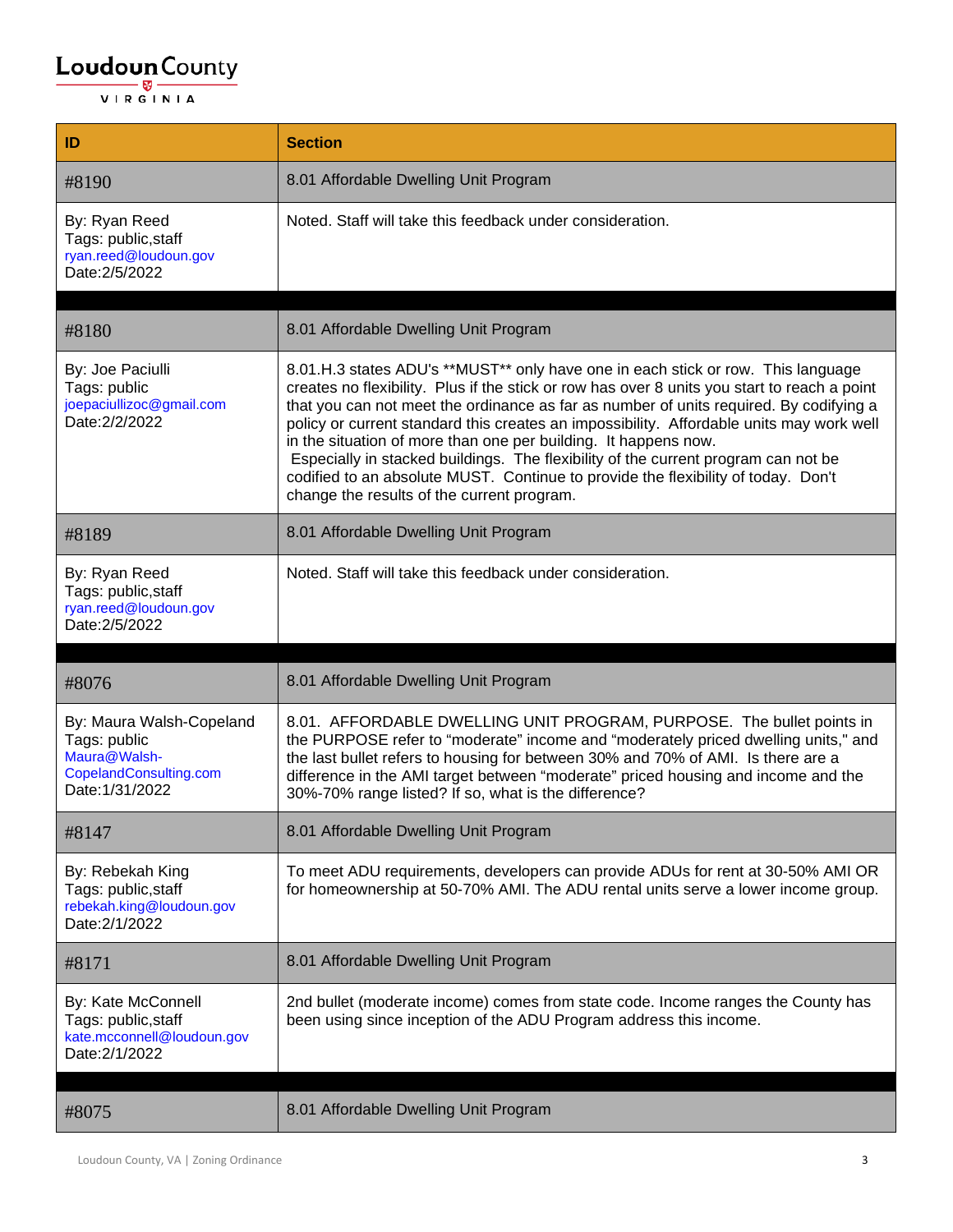| ID                                                                                                    | <b>Section</b>                                                                                                                                                                                                                                                                                                |
|-------------------------------------------------------------------------------------------------------|---------------------------------------------------------------------------------------------------------------------------------------------------------------------------------------------------------------------------------------------------------------------------------------------------------------|
| By: Maura Walsh-Copeland<br>Tags: public<br>Maura@Walsh-<br>CopelandConsulting.com<br>Date: 1/31/2022 | 8.01. AFFORDABLE DWELLING UNIT PROGRAM. Have the proposed specific<br>requirements of when, where, and how many "attainable housing units" are required<br>from the private sector development applications been analyzed as to their cost and<br>impact on overall project costs?                            |
|                                                                                                       | <b>Needs Followup</b>                                                                                                                                                                                                                                                                                         |
| #8148                                                                                                 | 8.01 Affordable Dwelling Unit Program                                                                                                                                                                                                                                                                         |
| By: Rebekah King<br>Tags: public, staff<br>rebekah.king@loudoun.gov<br>Date: 2/1/2022                 | Could we say some of this question is addressed in the forthcoming MF feasibility<br>study? It does look at impact on cost. Additionally, we often request proformas from<br>developers to understand the impact of providing ADUs but have not been successful<br>to date at getting that information.       |
|                                                                                                       | <b>Needs Followup</b>                                                                                                                                                                                                                                                                                         |
| #8170                                                                                                 | 8.01 Affordable Dwelling Unit Program                                                                                                                                                                                                                                                                         |
| By: Kate McConnell<br>Tags: public, staff<br>kate.mcconnell@loudoun.gov<br>Date: 2/1/2022             | This question is not related to implementing 2019 GP policies.                                                                                                                                                                                                                                                |
|                                                                                                       |                                                                                                                                                                                                                                                                                                               |
| #8065                                                                                                 | 8.01 Affordable Dwelling Unit Program                                                                                                                                                                                                                                                                         |
| By: Charles Houston<br>Tags: public<br>CharlesHouston3@yahoo.com<br>Date: 1/29/2022                   | 8.01.F.1 and 2. "Type" is defined for MF as being based on bedroom count. Is "Type"<br>for SFD defined?                                                                                                                                                                                                       |
| #8169                                                                                                 | 8.01 Affordable Dwelling Unit Program                                                                                                                                                                                                                                                                         |
| By: Rebekah King<br>Tags: public, staff<br>rebekah.king@loudoun.gov<br>Date: 2/1/2022                 | The term is "dwelling unit type" and include single family detached, single family<br>attached, MF Stacked and MF Attached. This is further clarified for MF Stacked and<br>MF attached because it is important to ensure a range of affordable unit sizes (by<br>bedrooms) is made available in MF projects. |
|                                                                                                       |                                                                                                                                                                                                                                                                                                               |
| #8109                                                                                                 | 8.01 Affordable Dwelling Unit Program                                                                                                                                                                                                                                                                         |
| By: Gem Bingol<br>Tags: public                                                                        | E.2.c. Standards for ADU Calculations.                                                                                                                                                                                                                                                                        |
| gbingol@pecva.org<br>Date: 1/31/2022                                                                  | Recommend that the provision of land (minus the cash-in-lieu provision) be an option<br>for SFA, MF stacked and MF attached housing types as well.                                                                                                                                                            |
|                                                                                                       | <b>Needs Followup</b>                                                                                                                                                                                                                                                                                         |
| #8168                                                                                                 | 8.01 Affordable Dwelling Unit Program                                                                                                                                                                                                                                                                         |
| By: Rebekah King<br>Tags: public, staff<br>rebekah.king@loudoun.gov                                   | Will consider suggestion.                                                                                                                                                                                                                                                                                     |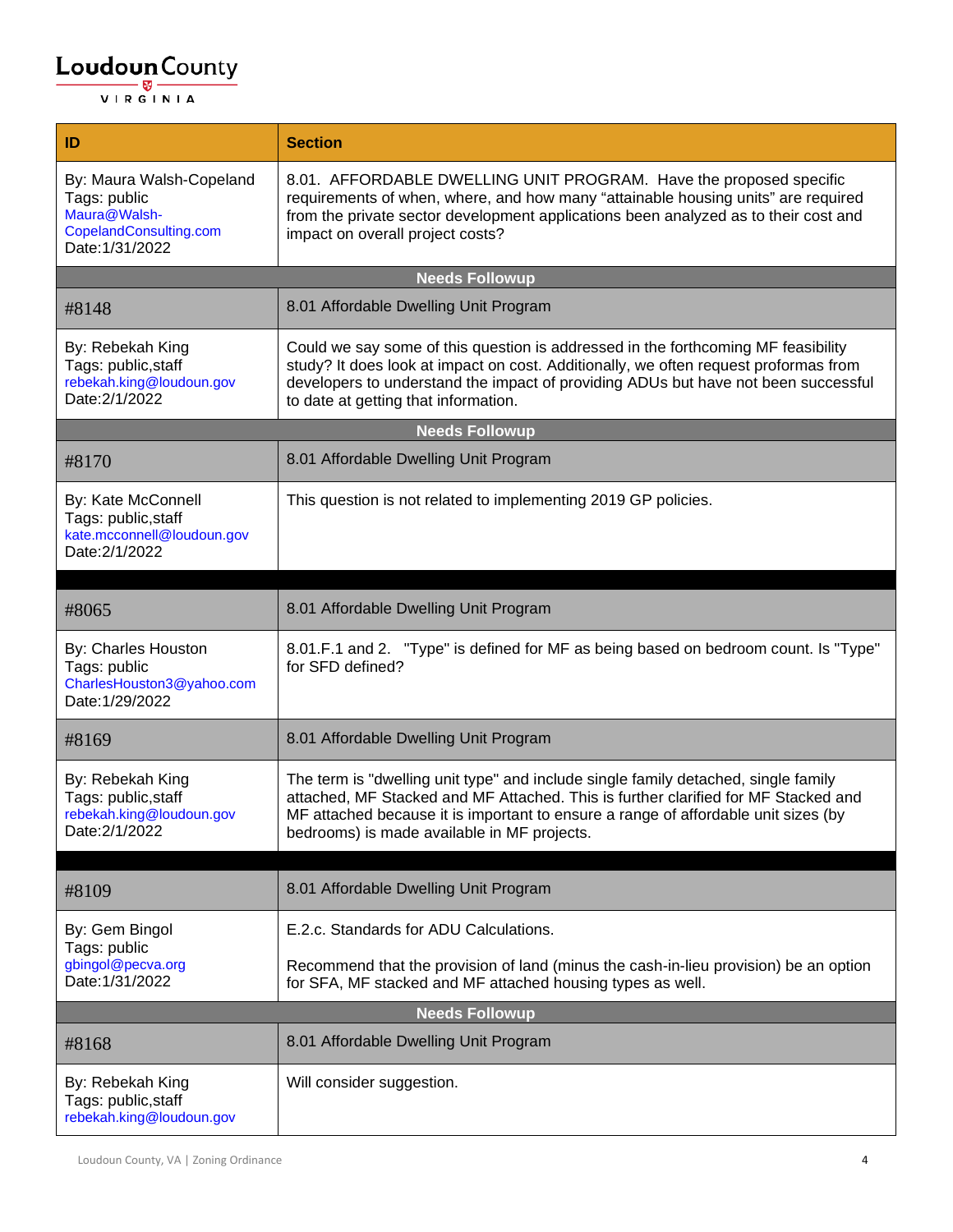| ID                                                                                    | <b>Section</b>                                                                                                                                                                                                                                                                       |
|---------------------------------------------------------------------------------------|--------------------------------------------------------------------------------------------------------------------------------------------------------------------------------------------------------------------------------------------------------------------------------------|
| Date: 2/1/2022                                                                        |                                                                                                                                                                                                                                                                                      |
|                                                                                       |                                                                                                                                                                                                                                                                                      |
| #8064                                                                                 | 8.01 Affordable Dwelling Unit Program                                                                                                                                                                                                                                                |
| By: Charles Houston<br>Tags: public<br>CharlesHouston3@yahoo.com<br>Date: 1/29/2022   | F.11. Is "market rate dwelling unit" defined?                                                                                                                                                                                                                                        |
|                                                                                       | <b>Needs Followup</b>                                                                                                                                                                                                                                                                |
| #8167                                                                                 | 8.01 Affordable Dwelling Unit Program                                                                                                                                                                                                                                                |
| By: Rebekah King<br>Tags: public, staff<br>rebekah.king@loudoun.gov<br>Date: 2/1/2022 | I don't believe the ordinance currently defines "market-rate unit" nor does Chapter<br>1450. Staff will consider adding this definition.                                                                                                                                             |
| #8063                                                                                 | 8.01 Affordable Dwelling Unit Program                                                                                                                                                                                                                                                |
| By: Charles Houston                                                                   | 8.01.C.1. How is "affordable" defined?                                                                                                                                                                                                                                               |
| Tags: public<br>CharlesHouston3@yahoo.com<br>Date: 1/29/2022                          | (This may be answered later, in sections I've not yet read.)                                                                                                                                                                                                                         |
| #8166                                                                                 | 8.01 Affordable Dwelling Unit Program                                                                                                                                                                                                                                                |
| By: Rebekah King<br>Tags: public, staff<br>rebekah.king@loudoun.gov<br>Date: 2/1/2022 | Affordable is defined by the income of the households being served so 30-70% AMI.<br>Chapter 1450 provides guidance on how to determine pricing, and ADUAB follows<br>Chapter 1450 to set prices.                                                                                    |
|                                                                                       |                                                                                                                                                                                                                                                                                      |
| #8069                                                                                 | 8.01 Affordable Dwelling Unit Program                                                                                                                                                                                                                                                |
| By: Charles Houston<br>Tags: public                                                   | 8.01.L.1. Once again, "ADU Program" needs a precise definition.                                                                                                                                                                                                                      |
| CharlesHouston3@yahoo.com<br>Date: 1/29/2022                                          | Here's the problem: Your words and terms are ones that you use in regular discourse.<br>However, for the ZO to work, all these familiar terms need full, precise legal definitions.                                                                                                  |
| #8165                                                                                 | 8.01 Affordable Dwelling Unit Program                                                                                                                                                                                                                                                |
| By: Rebekah King<br>Tags: public, staff<br>rebekah.king@loudoun.gov<br>Date: 2/1/2022 | ADU Program is more fully defined in Chapter 1450. In addition, the first purpose<br>statement uses the language of the state code - Affordable Dwelling Unit Program -<br>and the regulations of 8.01 specifically detail how the ADU Program works, and,<br>therefore, what it is. |
| #8068                                                                                 | 8.01 Affordable Dwelling Unit Program                                                                                                                                                                                                                                                |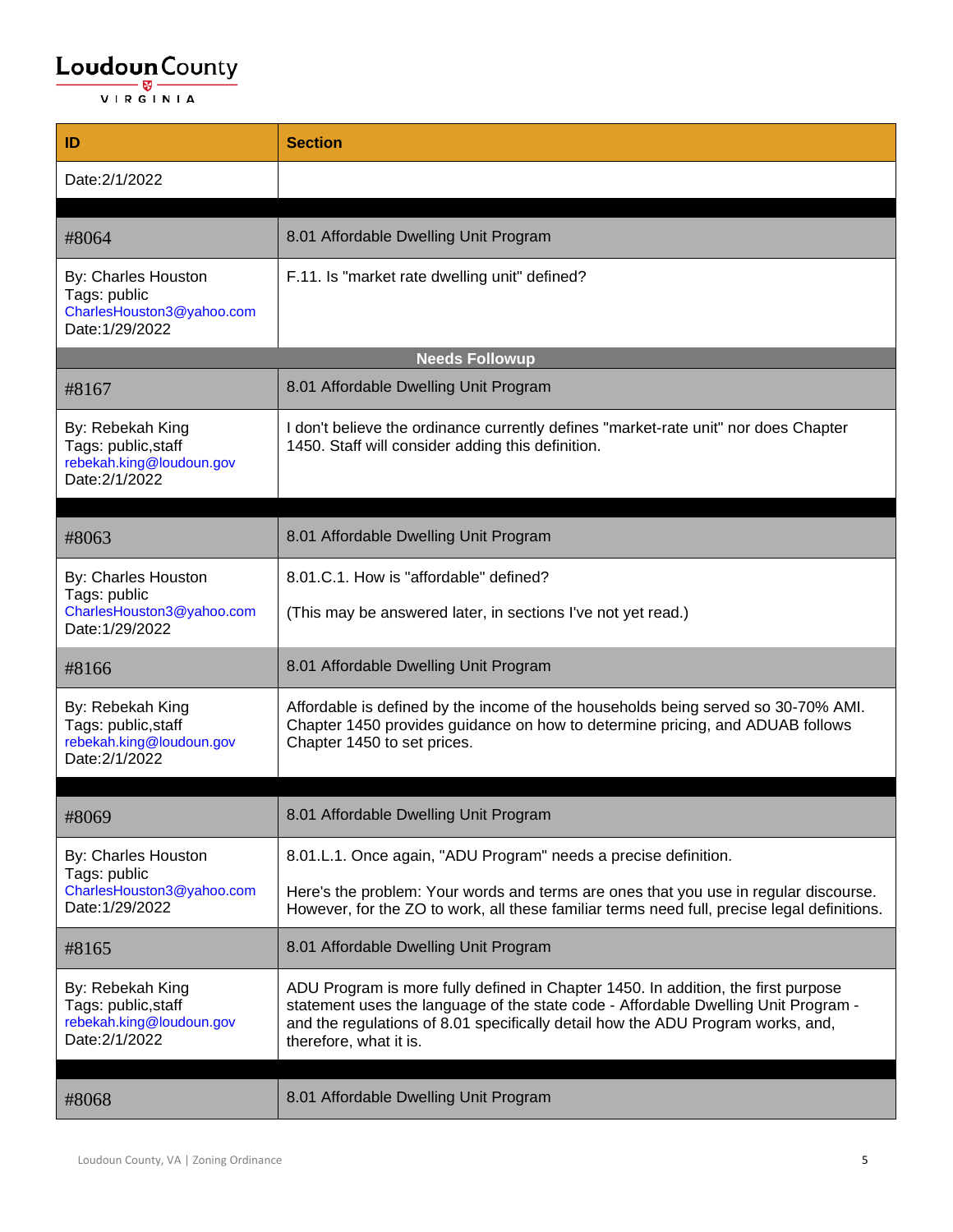| ID                                                                                    | <b>Section</b>                                                                                                                                                                                                                                                                                                                                                                                                                                                                                                                                                                                                                                                     |
|---------------------------------------------------------------------------------------|--------------------------------------------------------------------------------------------------------------------------------------------------------------------------------------------------------------------------------------------------------------------------------------------------------------------------------------------------------------------------------------------------------------------------------------------------------------------------------------------------------------------------------------------------------------------------------------------------------------------------------------------------------------------|
| By: Charles Houston<br>Tags: public<br>CharlesHouston3@yahoo.com<br>Date: 1/29/2022   | 8.01.K. 5. c. "applicable affordable housing program" needs a good definition.                                                                                                                                                                                                                                                                                                                                                                                                                                                                                                                                                                                     |
| #8155                                                                                 | 8.01 Affordable Dwelling Unit Program                                                                                                                                                                                                                                                                                                                                                                                                                                                                                                                                                                                                                              |
| By: Rebekah King<br>Tags: public, staff<br>rebekah.king@loudoun.gov<br>Date: 2/1/2022 | Currently, only 2 programs are applicable to AHUs as defined in the ordinance : HUD<br>221d4 and LIHTC. Staff will be proposing to add some additional programs to the<br>definition in the ordinance in Chapter 11.                                                                                                                                                                                                                                                                                                                                                                                                                                               |
| #8067                                                                                 | 8.01 Affordable Dwelling Unit Program                                                                                                                                                                                                                                                                                                                                                                                                                                                                                                                                                                                                                              |
| By: Charles Houston<br>Tags: public<br>CharlesHouston3@yahoo.com<br>Date: 1/29/2022   | 8.01.K.4 "Rules and Regulations" and "funding Programs" need to be better defined.                                                                                                                                                                                                                                                                                                                                                                                                                                                                                                                                                                                 |
| #8154                                                                                 | 8.01 Affordable Dwelling Unit Program                                                                                                                                                                                                                                                                                                                                                                                                                                                                                                                                                                                                                              |
| By: Rebekah King<br>Tags: public, staff<br>rebekah.king@loudoun.gov<br>Date: 2/1/2022 | In the current zoning ordinance, AHUs are defined as<br>A dwelling unit for rent or for sale developed pursuant to<br>a Virginia Housing (VH) Low Income Housing Tax Credit (LIHTC) program;<br>А.<br>В.<br>or a U.S. Department of Housing and Urban Development (HUD) 221(d)(4)<br>program that meets the Definition of Affordable Housing included in the HUD<br>Multifamily Accelerated Processing (MAP) Guide, Revised January 29, 2016, as<br>amended, from the Office of the Assistant Secretary for Housing - FHA Commissioner<br>("HUD 221(d)(4) Affordable"); These units are governed by these programs and the<br>rules of the administering agencies. |
| #8066                                                                                 | 8.01 Affordable Dwelling Unit Program                                                                                                                                                                                                                                                                                                                                                                                                                                                                                                                                                                                                                              |
| By: Charles Houston<br>Tags: public<br>CharlesHouston3@yahoo.com<br>Date: 1/29/2022   | 8.01.J. Is ADUAB defined somewhere?                                                                                                                                                                                                                                                                                                                                                                                                                                                                                                                                                                                                                                |
| #8153                                                                                 | 8.01 Affordable Dwelling Unit Program                                                                                                                                                                                                                                                                                                                                                                                                                                                                                                                                                                                                                              |
| By: Rebekah King<br>Tags: public, staff<br>rebekah.king@loudoun.gov<br>Date: 2/1/2022 | ADUAB is the Affordable Dwelling Unit Advisory Board and is governed by Chapter<br>1450 of the Loudoun County Codified Ordinances (1450.10(c).                                                                                                                                                                                                                                                                                                                                                                                                                                                                                                                     |
| #8070                                                                                 | 8.01 Affordable Dwelling Unit Program                                                                                                                                                                                                                                                                                                                                                                                                                                                                                                                                                                                                                              |
| By: Kevin Ruedisueli<br>Tags: public                                                  | Can the appropriate/applicable definitions be made available with this section, so that<br>those unfamiliar are better able to comment?                                                                                                                                                                                                                                                                                                                                                                                                                                                                                                                            |

Loudoun County, VA | Zoning Ordinance 6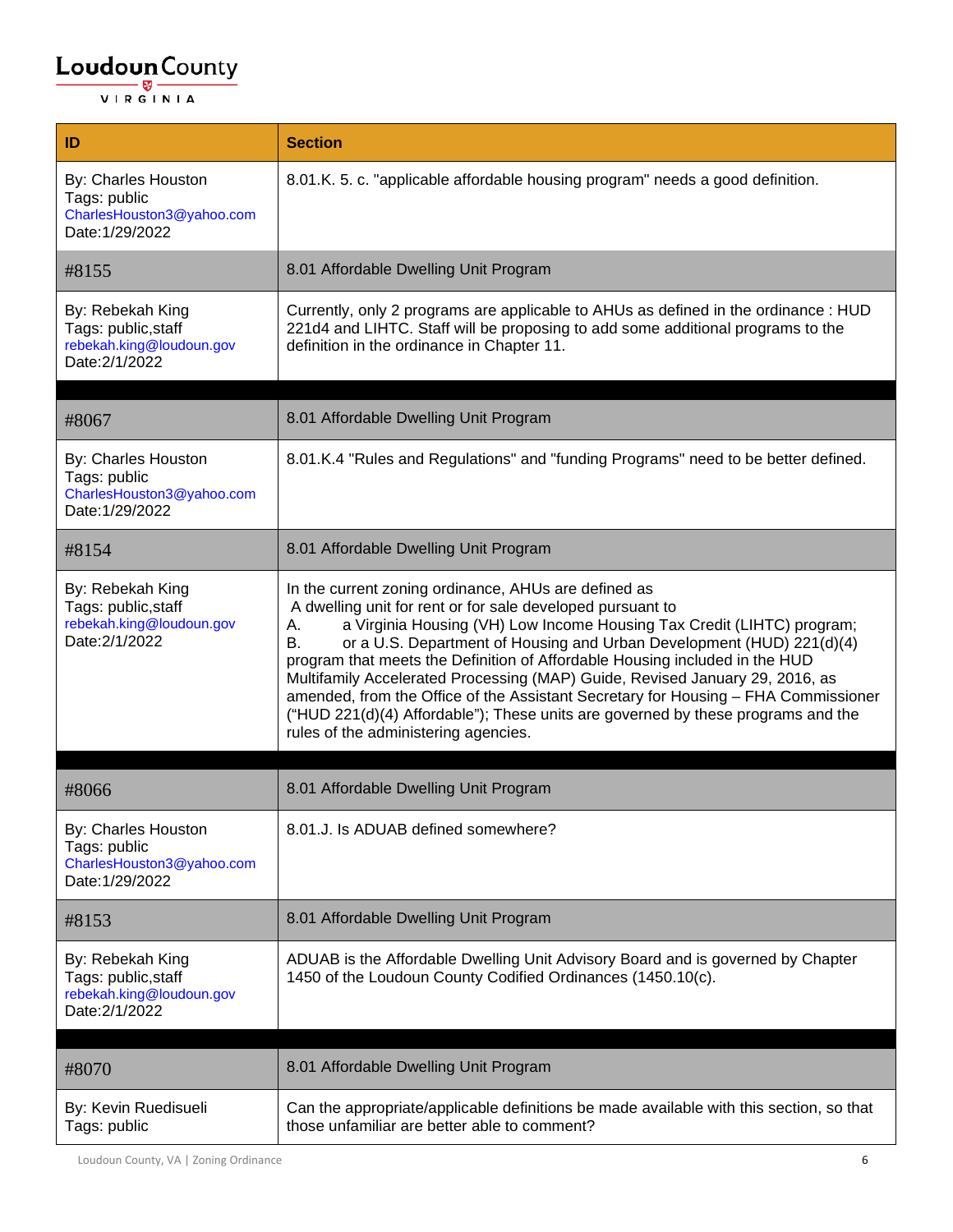| ID                                                                                                                      | <b>Section</b>                                                                                                                                                                                                                                                                                                                                                                                                                                                                                                                        |
|-------------------------------------------------------------------------------------------------------------------------|---------------------------------------------------------------------------------------------------------------------------------------------------------------------------------------------------------------------------------------------------------------------------------------------------------------------------------------------------------------------------------------------------------------------------------------------------------------------------------------------------------------------------------------|
| kevinruedisueliZOC@gmail.com<br>Date: 1/30/2022                                                                         |                                                                                                                                                                                                                                                                                                                                                                                                                                                                                                                                       |
|                                                                                                                         | <b>Needs Followup</b>                                                                                                                                                                                                                                                                                                                                                                                                                                                                                                                 |
| #8152                                                                                                                   | 8.01 Affordable Dwelling Unit Program                                                                                                                                                                                                                                                                                                                                                                                                                                                                                                 |
| By: Rebekah King<br>Tags: public, staff<br>rebekah.king@loudoun.gov<br>Date: 2/1/2022                                   | Staff have some definitions drafted for inclusion in Chapter 11. If terms in question can<br>be specified, we can provide definitions where we have them.                                                                                                                                                                                                                                                                                                                                                                             |
| #8072                                                                                                                   | 8.01 Affordable Dwelling Unit Program                                                                                                                                                                                                                                                                                                                                                                                                                                                                                                 |
| By: Kevin Ruedisueli<br>Tags: public<br>kevinruedisueliZOC@gmail.com<br>Date: 1/30/2022                                 | Sample calculation E. shows 90x20%=108. Clearly wrong. 90+90x20%=108 would be<br>correct. or 90x120%=108Check and or clarify all of the sample calculations.                                                                                                                                                                                                                                                                                                                                                                          |
| #8151                                                                                                                   | 8.01 Affordable Dwelling Unit Program                                                                                                                                                                                                                                                                                                                                                                                                                                                                                                 |
| By: Rebekah King<br>Tags: public, staff<br>rebekah.king@loudoun.gov<br>Date: 2/1/2022                                   | Unclear on this question - as I read the sample calculation $90 + (90 \times 20\%) = 108$<br>dwelling units is correct                                                                                                                                                                                                                                                                                                                                                                                                                |
| #8071                                                                                                                   | 8.01 Affordable Dwelling Unit Program                                                                                                                                                                                                                                                                                                                                                                                                                                                                                                 |
|                                                                                                                         |                                                                                                                                                                                                                                                                                                                                                                                                                                                                                                                                       |
| By: Kevin Ruedisueli<br>Tags: public<br>kevinruedisueliZOC@gmail.com<br>Date: 1/30/2022                                 | 8.01.E.2.c. Refers to 8.01.I.6.c. which does not exist? What is the proper reference?                                                                                                                                                                                                                                                                                                                                                                                                                                                 |
| #8150                                                                                                                   | 8.01 Affordable Dwelling Unit Program                                                                                                                                                                                                                                                                                                                                                                                                                                                                                                 |
| By: Rebekah King<br>Tags: public, staff<br>rebekah.king@loudoun.gov<br>Date: 2/1/2022                                   | Good catch; should be 8.01.J.6.c                                                                                                                                                                                                                                                                                                                                                                                                                                                                                                      |
|                                                                                                                         |                                                                                                                                                                                                                                                                                                                                                                                                                                                                                                                                       |
| #8079<br>By: Maura Walsh-Copeland<br>Tags: public<br>Maura@Walsh-<br>CopelandConsulting.com<br>Date: 1/31/2022<br>#8149 | 8.01 Affordable Dwelling Unit Program<br>8.01.D AFFORDABLE DWELLING UNIT PROGRAM, ADU Requirements and Optional<br>Increases in Density. Has any analysis been done to compare the "life time cost" of<br>the market rate house allowed through increased density with the value of the ADU?<br>Would it be cheaper for the County and taxpayers to provide alternative incentives to<br>increase ADU's without increasing density beyond the limits of the Loudoun 2019 Plan<br>Place Type?<br>8.01 Affordable Dwelling Unit Program |

Loudoun County, VA | Zoning Ordinance 7 7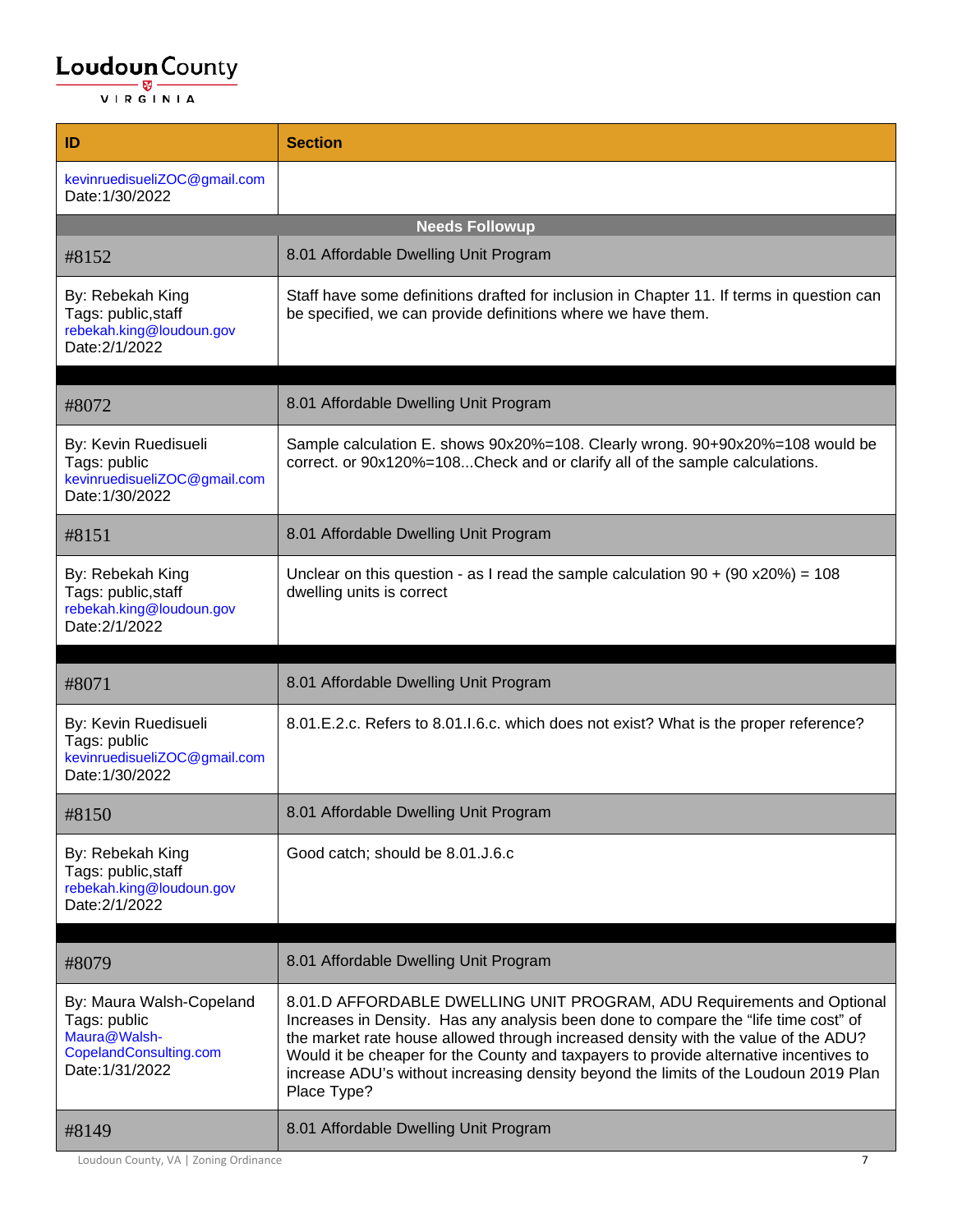# $\underbrace{\textbf{Loudoun}\xspace}_{\text{VIR GINIA}}\textbf{County}}$

| ID                                                                                                    | <b>Section</b>                                                                                                                                                                                                                                                                                                                                                                                                                                                                                                                                                                                                                                                                                                                                                        |
|-------------------------------------------------------------------------------------------------------|-----------------------------------------------------------------------------------------------------------------------------------------------------------------------------------------------------------------------------------------------------------------------------------------------------------------------------------------------------------------------------------------------------------------------------------------------------------------------------------------------------------------------------------------------------------------------------------------------------------------------------------------------------------------------------------------------------------------------------------------------------------------------|
| By: Rebekah King<br>Tags: public, staff<br>rebekah.king@loudoun.gov<br>Date: 2/1/2022                 | 1) Not sure I understand the question and 2) The state enabling legislation only allows<br>an ADU program that provides for an optional density increase. Therefore, density<br>increase is the only incentive the County is allowed to use. And an optional density<br>increase that exceeds the planned density has been a longstanding practice in the<br>County.                                                                                                                                                                                                                                                                                                                                                                                                  |
|                                                                                                       |                                                                                                                                                                                                                                                                                                                                                                                                                                                                                                                                                                                                                                                                                                                                                                       |
| #8077                                                                                                 | 8.01 Affordable Dwelling Unit Program                                                                                                                                                                                                                                                                                                                                                                                                                                                                                                                                                                                                                                                                                                                                 |
| By: Maura Walsh-Copeland<br>Tags: public<br>Maura@Walsh-<br>CopelandConsulting.com<br>Date: 1/31/2022 | 8.01 AFFORDABLE DWELLING UNIT PROGRAM, PURPOSE. The last bullet in<br>Purpose refers to "areas currently served by or planned for mass transit and proximate<br>to major employment centers." Why is there this limitation placed on project location<br>when the objective is to maximize the total number of attainable housing in Loudoun?<br>How can it be justified to require private developers to provide affordable housing in<br>their projects wherever they are located at the same time limiting the location of one<br>type of affordable housing to these very small land areas?                                                                                                                                                                       |
| #8146                                                                                                 | 8.01 Affordable Dwelling Unit Program                                                                                                                                                                                                                                                                                                                                                                                                                                                                                                                                                                                                                                                                                                                                 |
| By: Rebekah King<br>Tags: public, staff<br>rebekah.king@loudoun.gov<br>Date: 2/1/2022                 | This is language to implement the 2019 GP and UHNSP. Additionally, the program has<br>7 items specified as part of the program purpose. It is not solely about location and<br>ADU requirements are not limited to developments near mass transit or employment.<br>However, as these are areas where future development is planned, this addition makes<br>it clear that ADUs are a County priority for residential development in those areas.                                                                                                                                                                                                                                                                                                                      |
|                                                                                                       |                                                                                                                                                                                                                                                                                                                                                                                                                                                                                                                                                                                                                                                                                                                                                                       |
|                                                                                                       |                                                                                                                                                                                                                                                                                                                                                                                                                                                                                                                                                                                                                                                                                                                                                                       |
| #8080                                                                                                 | 8.01 Affordable Dwelling Unit Program                                                                                                                                                                                                                                                                                                                                                                                                                                                                                                                                                                                                                                                                                                                                 |
| By: Maura Walsh-Copeland<br>Tags: public<br>Maura@Walsh-<br>CopelandConsulting.com<br>Date: 1/31/2022 | 8.01.D.3. AFFORDABLE DWELLING UNIT PROGRAM, ADU Requirements and<br>Optional Increases in Density for SFD, SFA and MF Stacked Dwelling Units: There<br>has been confusion on this point at recent TLUC meetings. This text makes it clear that<br>the required number of ADUs for these building types is 15% (and not 15% on top of<br>the previous ADU requirement). With this requirement clear, how are developers<br>expected to reach the goal of 20% ADUs per project, as stated in the UHN Strategic<br>Plan?                                                                                                                                                                                                                                                 |
| #8145                                                                                                 | 8.01 Affordable Dwelling Unit Program                                                                                                                                                                                                                                                                                                                                                                                                                                                                                                                                                                                                                                                                                                                                 |
| By: Rebekah King<br>Tags: public, staff<br>rebekah.king@loudoun.gov<br>Date: 2/1/2022                 | TLUC has recently been discussing the Suburban Compact Neighborhood place type<br>and when developers choose to apply it, what criteria they need to meet. The<br>upcoming item on Feb. 16 at TLUC will clarify the affordable units expected. These<br>revisions increase the ADU requirement for residential development of 24 units or more<br>to 15% for single family or 10% for multifamily. This will be an ongoing discussion that<br>Zoning Staff is aware of and will coordinate with Community Planning as the CPAM<br>progresses.<br>The UHNSP sets a goal of 20% affordable units. This is not ADUs only but within the<br>spectrum from 0-100% AMI. The UHNSP does not make this 20% goal a requirement<br>of all residential development applications. |

Loudoun County, VA | Zoning Ordinance 8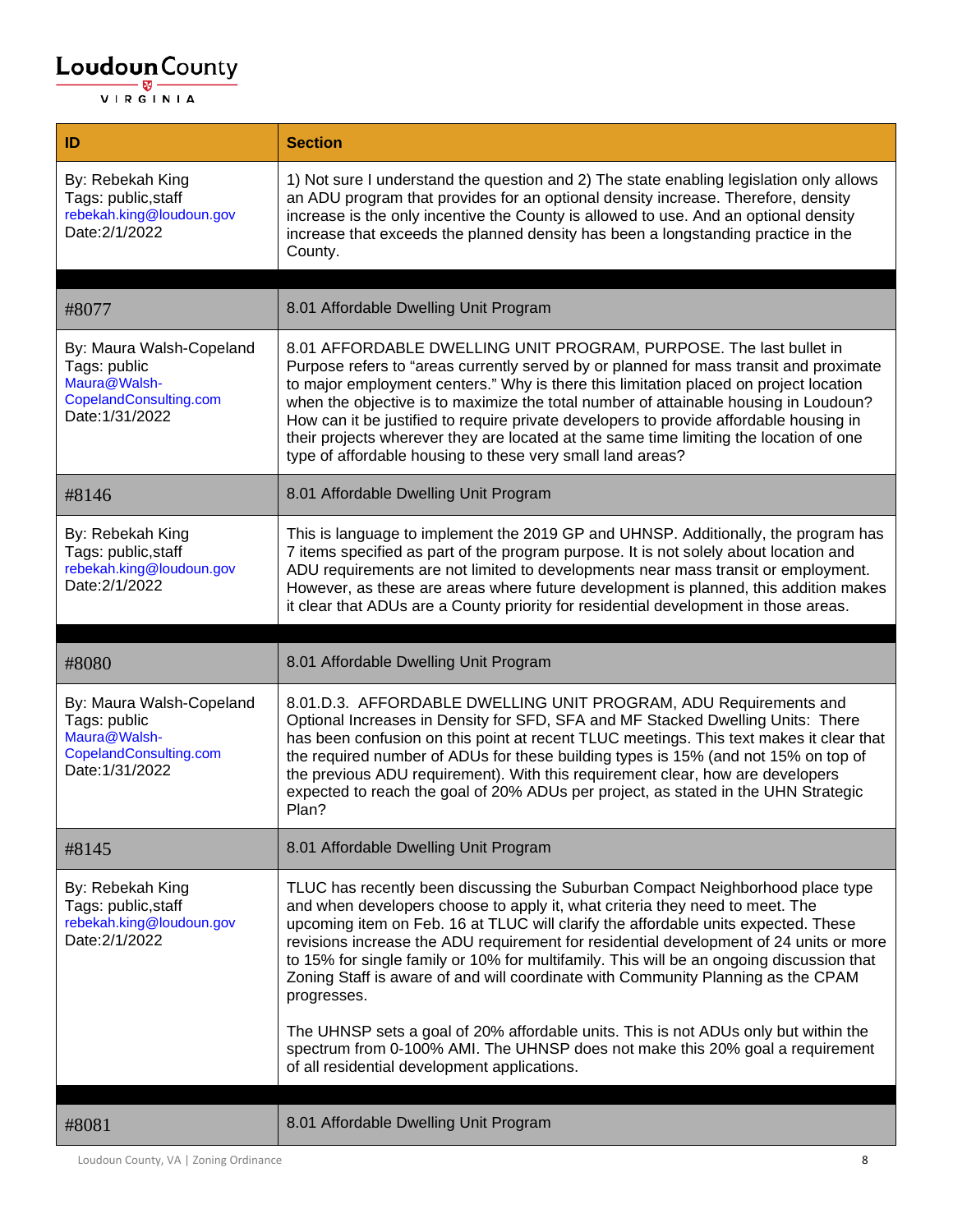| ID                                                                                                    | <b>Section</b>                                                                                                                                                                                                                                                                                                                                                                                                                                                                                                                                |
|-------------------------------------------------------------------------------------------------------|-----------------------------------------------------------------------------------------------------------------------------------------------------------------------------------------------------------------------------------------------------------------------------------------------------------------------------------------------------------------------------------------------------------------------------------------------------------------------------------------------------------------------------------------------|
| By: Maura Walsh-Copeland<br>Tags: public<br>Maura@Walsh-<br>CopelandConsulting.com<br>Date: 1/31/2022 | 8.01.D.4. AFFORDABLE DWELLING UNIT PROGRAM, ADU Requirements and<br>Optional Increases in Density for MF Attached Dwelling Units: There has been<br>confusion on this point at recent TLUC meetings. This text makes it clear that the<br>required number of ADUs for this building type is 10% (and not 10% on top of the<br>previous ADU requirement). With this requirement clear, how are developers expected<br>to reach the goal of 20% ADUs per project, as stated in the UHN Strategic Plan?                                          |
| #8144                                                                                                 | 8.01 Affordable Dwelling Unit Program                                                                                                                                                                                                                                                                                                                                                                                                                                                                                                         |
| By: Rebekah King<br>Tags: public, staff<br>rebekah.king@loudoun.gov<br>Date: 2/1/2022                 | TLUC has recently been discussing the Suburban Compact Neighborhood place type<br>and when developers choose to apply it, what criteria they need to meet. The<br>upcoming item on Feb. 16 at TLUC will clarify the affordable units expected. These<br>revisions increase the ADU requirement for residential development of 24 units or more<br>to 15% for single family or 10% for multifamily. This will be an ongoing discussion that<br>Zoning Staff is aware of and will coordinate with Community Planning as the CPAM<br>progresses. |
|                                                                                                       | The UHNSP sets a goal of 20% affordable units. This is not ADUs only but within the<br>spectrum from 0-100% AMI. The UHNSP does not make this 20% goal a requirement<br>of all residential development applications.                                                                                                                                                                                                                                                                                                                          |
|                                                                                                       |                                                                                                                                                                                                                                                                                                                                                                                                                                                                                                                                               |
| #8107                                                                                                 | 8.01 Affordable Dwelling Unit Program                                                                                                                                                                                                                                                                                                                                                                                                                                                                                                         |
| By: Gem Bingol<br>Tags: public<br>gbingol@pecva.org                                                   | E.2.c. Standards for ADU Calculations.<br>Assume that 8.01.I.6.c is coming?                                                                                                                                                                                                                                                                                                                                                                                                                                                                   |
| Date: 1/31/2022                                                                                       | Recommend that cash-in-lieu option be struck, while keeping provision of land. The<br>County has more options with provision of land.                                                                                                                                                                                                                                                                                                                                                                                                         |
|                                                                                                       | The County can and should do more to partner/participate in a community land trust<br>that can keep housing affordable in perpetuity. Owning the land base for affordable<br>housing makes that a possibility.                                                                                                                                                                                                                                                                                                                                |
|                                                                                                       | <b>Needs Followup</b>                                                                                                                                                                                                                                                                                                                                                                                                                                                                                                                         |
| #8143                                                                                                 | 8.01 Affordable Dwelling Unit Program                                                                                                                                                                                                                                                                                                                                                                                                                                                                                                         |
| By: Rebekah King<br>Tags: public, staff<br>rebekah.king@loudoun.gov<br>Date: 2/1/2022                 | Will consider further, but initial thought is that we would like to provide options to the<br>developer. This will only apply in SFD only developments.                                                                                                                                                                                                                                                                                                                                                                                       |
| #8086                                                                                                 | 8.01 Affordable Dwelling Unit Program                                                                                                                                                                                                                                                                                                                                                                                                                                                                                                         |
| By: Maura Walsh-Copeland<br>Tags: public<br>Maura@Walsh-<br>CopelandConsulting.com<br>Date: 1/31/2022 | 8.01.J.6.c. AFFORDABLE DWELLING UNIT PROGRAM. MODIFICATIONS. Can the<br>applicant propose land for affordable housing that is not contiguous to their market rate<br>project? If not, why not?                                                                                                                                                                                                                                                                                                                                                |
| #8134                                                                                                 | 8.01 Affordable Dwelling Unit Program                                                                                                                                                                                                                                                                                                                                                                                                                                                                                                         |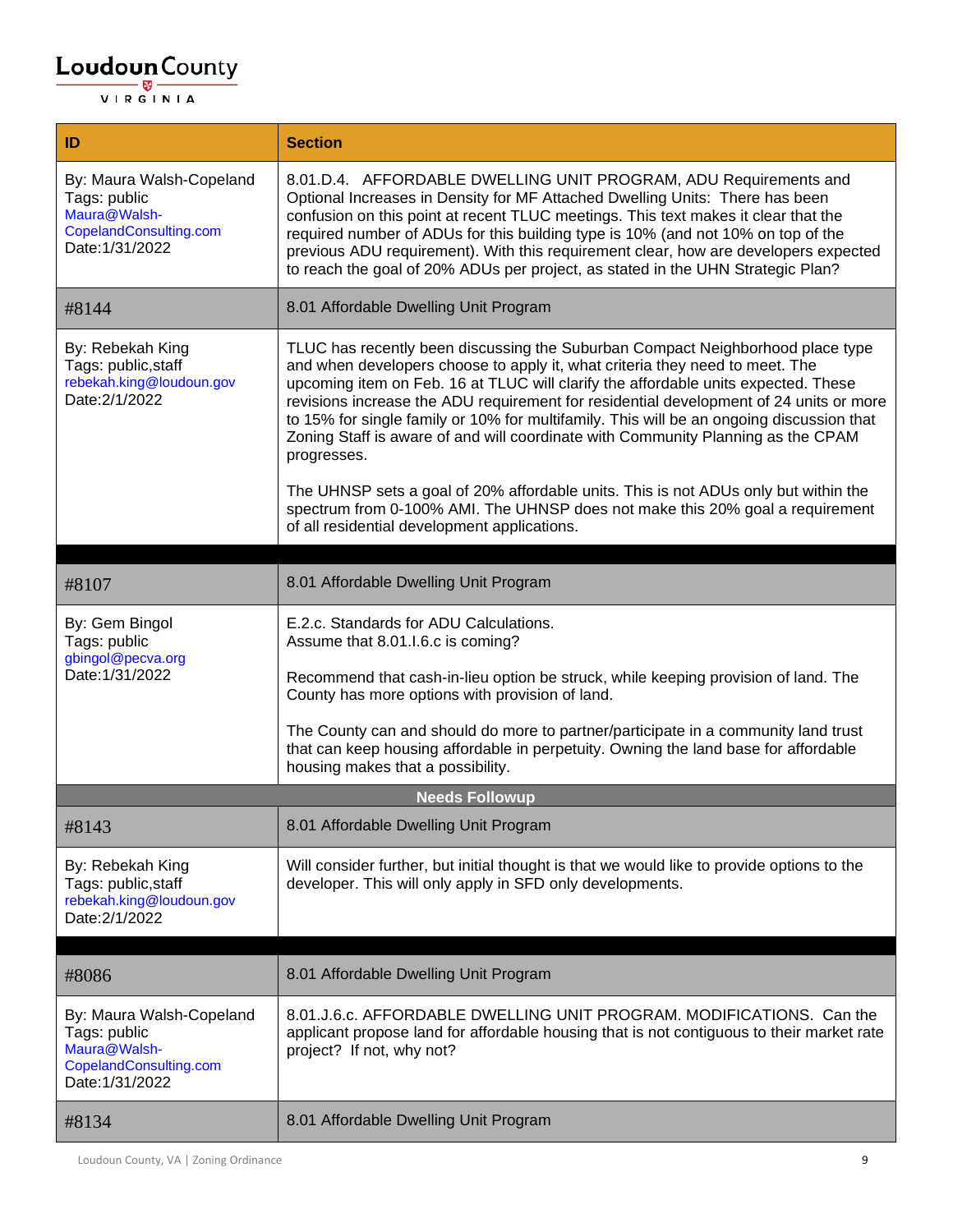| ID                                                                                                    | <b>Section</b>                                                                                                                                                                                                                                                                                                                                                                                                                                                                                                                                                                                                                                                                                                                                                                                                                                                                                                   |
|-------------------------------------------------------------------------------------------------------|------------------------------------------------------------------------------------------------------------------------------------------------------------------------------------------------------------------------------------------------------------------------------------------------------------------------------------------------------------------------------------------------------------------------------------------------------------------------------------------------------------------------------------------------------------------------------------------------------------------------------------------------------------------------------------------------------------------------------------------------------------------------------------------------------------------------------------------------------------------------------------------------------------------|
| By: Kate McConnell<br>Tags: public, staff<br>kate.mcconnell@loudoun.gov<br>Date: 1/31/2022            | The land should be in the development using the provision. Providing land in another<br>location could result in consolidating affordable units in one location. It would also be<br>overly complicated logistically since the offsite land should have to have all approvals<br>and entitlements in place; this responsibility should not be placed on the County or<br>some other organization that would development the land. Additionally, without<br>entitlements in place, the County has no assurance they can or will be obtained.                                                                                                                                                                                                                                                                                                                                                                      |
| #8142                                                                                                 | 8.01 Affordable Dwelling Unit Program                                                                                                                                                                                                                                                                                                                                                                                                                                                                                                                                                                                                                                                                                                                                                                                                                                                                            |
| By: Rebekah King<br>Tags: public, staff<br>rebekah.king@loudoun.gov<br>Date: 2/1/2022                 | Agreed - also we want affordable housing integrated into communities. If off-site is<br>allowed, integration would be much harder to achieve.                                                                                                                                                                                                                                                                                                                                                                                                                                                                                                                                                                                                                                                                                                                                                                    |
| #8083                                                                                                 | 8.01 Affordable Dwelling Unit Program                                                                                                                                                                                                                                                                                                                                                                                                                                                                                                                                                                                                                                                                                                                                                                                                                                                                            |
|                                                                                                       |                                                                                                                                                                                                                                                                                                                                                                                                                                                                                                                                                                                                                                                                                                                                                                                                                                                                                                                  |
| By: Maura Walsh-Copeland<br>Tags: public<br>Maura@Walsh-<br>CopelandConsulting.com<br>Date: 1/31/2022 | 8.01.H.1 AFFORDABLE DWELLING UNIT PROGRAM, Approved Site Plans &<br>Subdivision Plans. Should the ordinance empower ADUAB, an advisory body, to set<br>the specifications without some form of review or appeal process?                                                                                                                                                                                                                                                                                                                                                                                                                                                                                                                                                                                                                                                                                         |
|                                                                                                       | <b>Needs Followup</b>                                                                                                                                                                                                                                                                                                                                                                                                                                                                                                                                                                                                                                                                                                                                                                                                                                                                                            |
| #8138                                                                                                 | 8.01 Affordable Dwelling Unit Program                                                                                                                                                                                                                                                                                                                                                                                                                                                                                                                                                                                                                                                                                                                                                                                                                                                                            |
| By: Kate McConnell<br>Tags: public, staff<br>kate.mcconnell@loudoun.gov<br>Date: 1/31/2022            | Comment not related to 2019 GP Policy. Will consider in consultation with Office of<br>Housing and Community Planning staff.                                                                                                                                                                                                                                                                                                                                                                                                                                                                                                                                                                                                                                                                                                                                                                                     |
| #8141                                                                                                 | 8.01 Affordable Dwelling Unit Program                                                                                                                                                                                                                                                                                                                                                                                                                                                                                                                                                                                                                                                                                                                                                                                                                                                                            |
| By: Rebekah King<br>Tags: public, staff<br>rebekah.king@loudoun.gov<br>Date: 2/1/2022                 | Agreed - not related to 2019 GP. In case it's helpful though, there's a public comment<br>opportunity at every ADUAB meeting.                                                                                                                                                                                                                                                                                                                                                                                                                                                                                                                                                                                                                                                                                                                                                                                    |
| #8092                                                                                                 | 8.01 Affordable Dwelling Unit Program                                                                                                                                                                                                                                                                                                                                                                                                                                                                                                                                                                                                                                                                                                                                                                                                                                                                            |
| By: Maura Walsh-Copeland<br>Tags: public<br>Maura@Walsh-<br>CopelandConsulting.com<br>Date: 1/31/2022 | "8.01 K.5.d. AFFORDABLE HOUSING UNIT (AHU) PROGRAM: 5.d. In the case of<br>AHU funding provided by Virginia Housing, each project must meet minimum building<br>standards required by Virginia Housing and, in many cases, meet even higher<br>standards for building materials used in order to win points in the funding competition.<br>Per AHU experts, in some cases, these materials are of higher quality than materials<br>used by the market rate developer. It is not reasonable to require ""similar"" building<br>materials from both developers.<br>In cases where the master developer has proffered design criteria or sample<br>elevations, it is reasonable to require that the ADU building(s) be in ""substantial<br>conformance with the proffered design guidelines."" However, in instances where there<br>are no proffered design guidelines, this requirement cannot be implemented. AHU |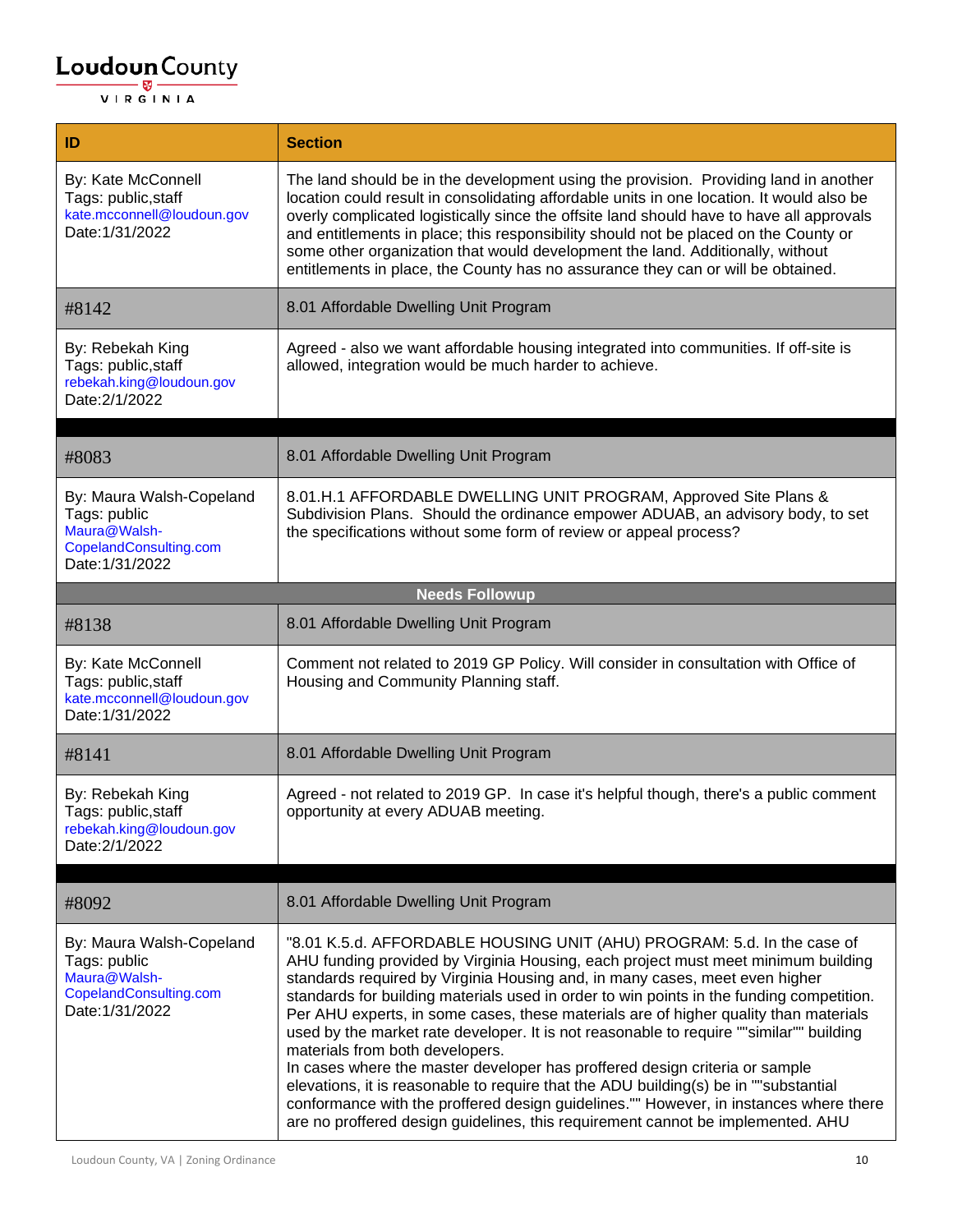| ID                                                                                                    | <b>Section</b>                                                                                                                                                                                                                                                                                                                                                                                                                                                                                        |
|-------------------------------------------------------------------------------------------------------|-------------------------------------------------------------------------------------------------------------------------------------------------------------------------------------------------------------------------------------------------------------------------------------------------------------------------------------------------------------------------------------------------------------------------------------------------------------------------------------------------------|
|                                                                                                       | funders will not close on any project that requires future approval (or not) by County<br>officials against unspecified design guidelines."                                                                                                                                                                                                                                                                                                                                                           |
|                                                                                                       | <b>Needs Followup</b>                                                                                                                                                                                                                                                                                                                                                                                                                                                                                 |
| #8128                                                                                                 | 8.01 Affordable Dwelling Unit Program                                                                                                                                                                                                                                                                                                                                                                                                                                                                 |
| By: Kate McConnell<br>Tags: public, staff<br>kate.mcconnell@loudoun.gov<br>Date: 1/31/2022            | This comment is not related to implementing the 2019 GP. However, will consider<br>adding phrase that exterior building materials are similar to or higher quality than the<br>market rate dwelling units to address this concern. The applicant will already know if<br>they are receiving funding when they apply for a site plan, so they should know what is<br>expected by the program providing the funding. Meanwhile, the County needs<br>assurances that a quality product will be provided. |
|                                                                                                       | <b>Needs Followup</b>                                                                                                                                                                                                                                                                                                                                                                                                                                                                                 |
| #8140                                                                                                 | 8.01 Affordable Dwelling Unit Program                                                                                                                                                                                                                                                                                                                                                                                                                                                                 |
| By: Rebekah King<br>Tags: public, staff<br>rebekah.king@loudoun.gov<br>Date: 2/1/2022                 | We're suggesting additional programs that could count which would not all require VH<br>financing/LIHTC. This language is to ensure quality of the AHUs. Could consider how<br>to add a little more flexibility.                                                                                                                                                                                                                                                                                      |
| #8078                                                                                                 | 8.01 Affordable Dwelling Unit Program                                                                                                                                                                                                                                                                                                                                                                                                                                                                 |
| By: Maura Walsh-Copeland<br>Tags: public<br>Maura@Walsh-<br>CopelandConsulting.com<br>Date: 1/31/2022 | 8.01.A.4. AFFORDABLE DWELLING UNIT PROGRAM, APPLICABILITY,<br>EXEMPTIONS. What factual grounds have been established to justify the proposed<br>"Exemptions"?                                                                                                                                                                                                                                                                                                                                         |
| #8139                                                                                                 | 8.01 Affordable Dwelling Unit Program                                                                                                                                                                                                                                                                                                                                                                                                                                                                 |
| By: Kate McConnell<br>Tags: public, staff<br>kate.mcconnell@loudoun.gov<br>Date: 1/31/2022            | This comment is not related to implementing 2019 GP Policy. However, when time is<br>available, staff is intending to revisit the exemptions to determine if all of the<br>exemptions are still necessary.                                                                                                                                                                                                                                                                                            |
|                                                                                                       |                                                                                                                                                                                                                                                                                                                                                                                                                                                                                                       |
| #8082                                                                                                 | 8.01 Affordable Dwelling Unit Program                                                                                                                                                                                                                                                                                                                                                                                                                                                                 |
| By: Maura Walsh-Copeland<br>Tags: public<br>Maura@Walsh-<br>CopelandConsulting.com<br>Date: 1/31/2022 | 8.01.E.2.c. AFFORDABLE DWELLING UNIT PROGRAM - STANDARDS FOR ADU<br>CALCULATION. How can/will the County assure the locations of the donated land will<br>not negatively impact the quality of life of the clients by being proximate to data<br>centers? Reference: Washington Business Journal:<br>www.bizjournals.come/washington/news/2022/01/28/loudoun-county-development-<br>plan.html                                                                                                         |
| #8137                                                                                                 | 8.01 Affordable Dwelling Unit Program                                                                                                                                                                                                                                                                                                                                                                                                                                                                 |
| By: Kate McConnell<br>Tags: public, staff<br>kate.mcconnell@loudoun.gov                               | If a residential development is permitted proximate to data centers, then the<br>development could include ADUs. Any additional Use Specific Standards that would<br>apply if a data center is adjoining a residential property would apply.                                                                                                                                                                                                                                                          |

Loudoun County, VA | Zoning Ordinance 11 12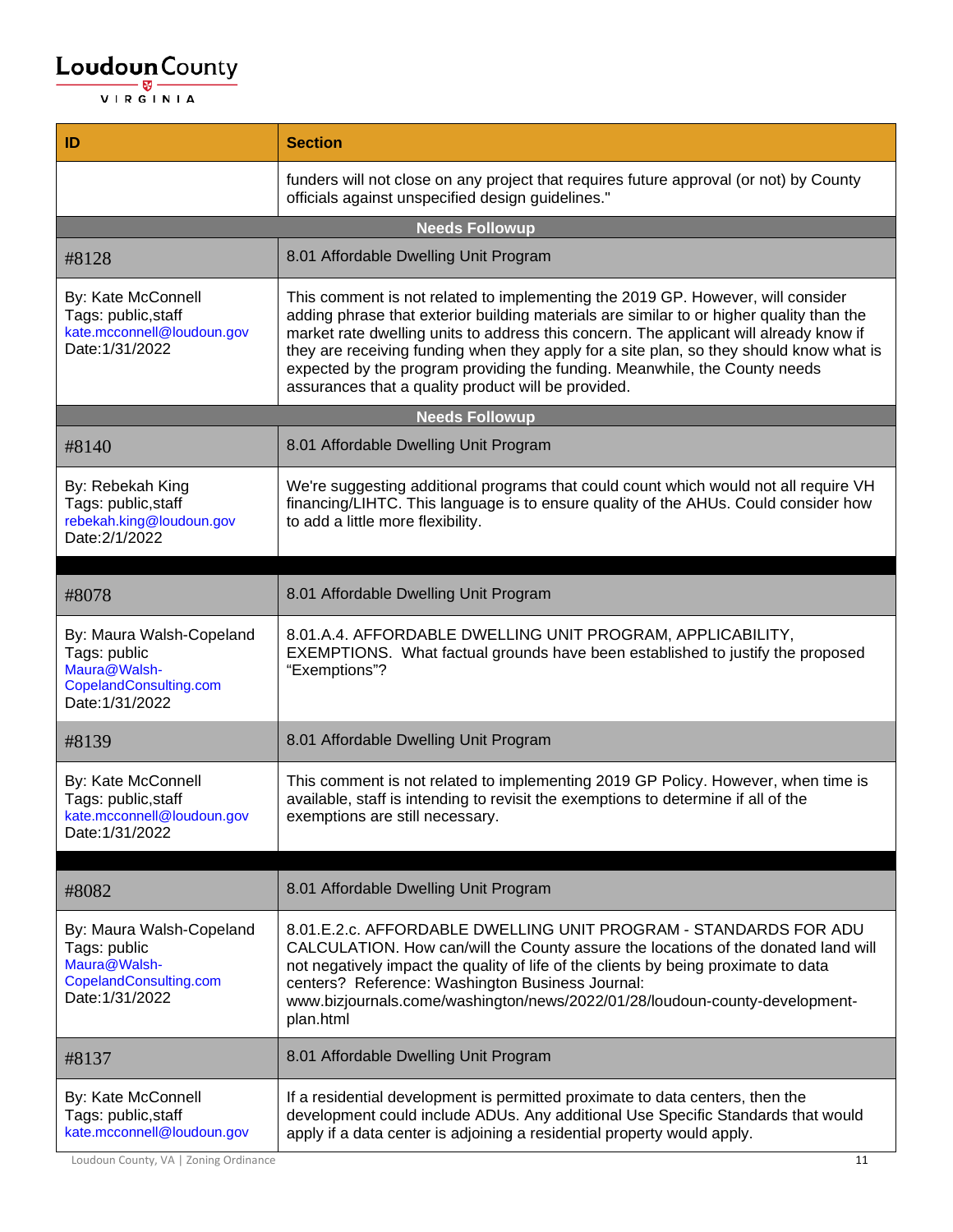| ID                                                                                                    | <b>Section</b>                                                                                                                                                                                                                                                                                                                                                                                            |
|-------------------------------------------------------------------------------------------------------|-----------------------------------------------------------------------------------------------------------------------------------------------------------------------------------------------------------------------------------------------------------------------------------------------------------------------------------------------------------------------------------------------------------|
| Date: 1/31/2022                                                                                       |                                                                                                                                                                                                                                                                                                                                                                                                           |
|                                                                                                       |                                                                                                                                                                                                                                                                                                                                                                                                           |
| #8084                                                                                                 | 8.01 Affordable Dwelling Unit Program                                                                                                                                                                                                                                                                                                                                                                     |
| By: Maura Walsh-Copeland<br>Tags: public<br>Maura@Walsh-<br>CopelandConsulting.com<br>Date: 1/31/2022 | 8.01.H.3 AFFORDABLE DWELLING UNIT PROGRAM. Are the requirements for<br>"dispersion" of ADU's within a project so restrictive that they limit good overall design<br>options and add to construction costs? Is there any analysis on the proposed<br>regulations as to cost and design limitations?                                                                                                        |
| #8136                                                                                                 | 8.01 Affordable Dwelling Unit Program                                                                                                                                                                                                                                                                                                                                                                     |
| By: Kate McConnell<br>Tags: public, staff<br>kate.mcconnell@loudoun.gov<br>Date: 1/31/2022            | This comment is not related to 2019 GP Policy. However, this has been a longstanding<br>regulation and is not proposed for deletion. Further, staff included regulations that have<br>been applied through a memo of clarification since at least 2007. And, we will be<br>developing additional language re: the consideration of case by case creative design<br>and alternative dwelling unit types.   |
| #8085                                                                                                 | 8.01 Affordable Dwelling Unit Program                                                                                                                                                                                                                                                                                                                                                                     |
| By: Maura Walsh-Copeland<br>Tags: public<br>Maura@Walsh-<br>CopelandConsulting.com<br>Date: 1/31/2022 | "8.01.J.4 AFFORDABLE DWELLING UNIT PROGRAM. MODIFICATIONS. The text<br>is somewhat ambiguous: "The Board of Supervisors must find, upon recommendation<br>of the Planning Commission" This suggests that the Board must follow the<br>recommendations of the Planning Commission which is not correct.<br>Suggest new language:"after consideration of the recommendation of the Planning<br>Commission"" |
|                                                                                                       | <b>Needs Followup</b>                                                                                                                                                                                                                                                                                                                                                                                     |
| #8135                                                                                                 | 8.01 Affordable Dwelling Unit Program                                                                                                                                                                                                                                                                                                                                                                     |
| By: Kate McConnell<br>Tags: public, staff<br>kate.mcconnell@loudoun.gov<br>Date: 1/31/2022            | Will consider revision.                                                                                                                                                                                                                                                                                                                                                                                   |
| #8087                                                                                                 | 8.01 Affordable Dwelling Unit Program                                                                                                                                                                                                                                                                                                                                                                     |
| By: Maura Walsh-Copeland<br>Tags: public<br>Maura@Walsh-<br>CopelandConsulting.com<br>Date: 1/31/2022 | 8.01.J.6.c. AFFORDABLE DWELLING UNIT PROGRAM. MODIFICATIONS. The<br>implication appears to that land made available in lieu of ADU's would be utilized at the<br>same density. Assuming this land could be sold to an alternative affordable housing<br>developer, should a potential increase in density be allowed?                                                                                     |
| #8133                                                                                                 | 8.01 Affordable Dwelling Unit Program                                                                                                                                                                                                                                                                                                                                                                     |
| By: Kate McConnell<br>Tags: public, staff<br>kate.mcconnell@loudoun.gov<br>Date: 1/31/2022            | Not likely because the only time land in lieu of units is allowed is when the<br>development of single family detached (SFD) only. Based on the development pattern<br>of the County, the only time SFD development will occur will be when that is the only                                                                                                                                              |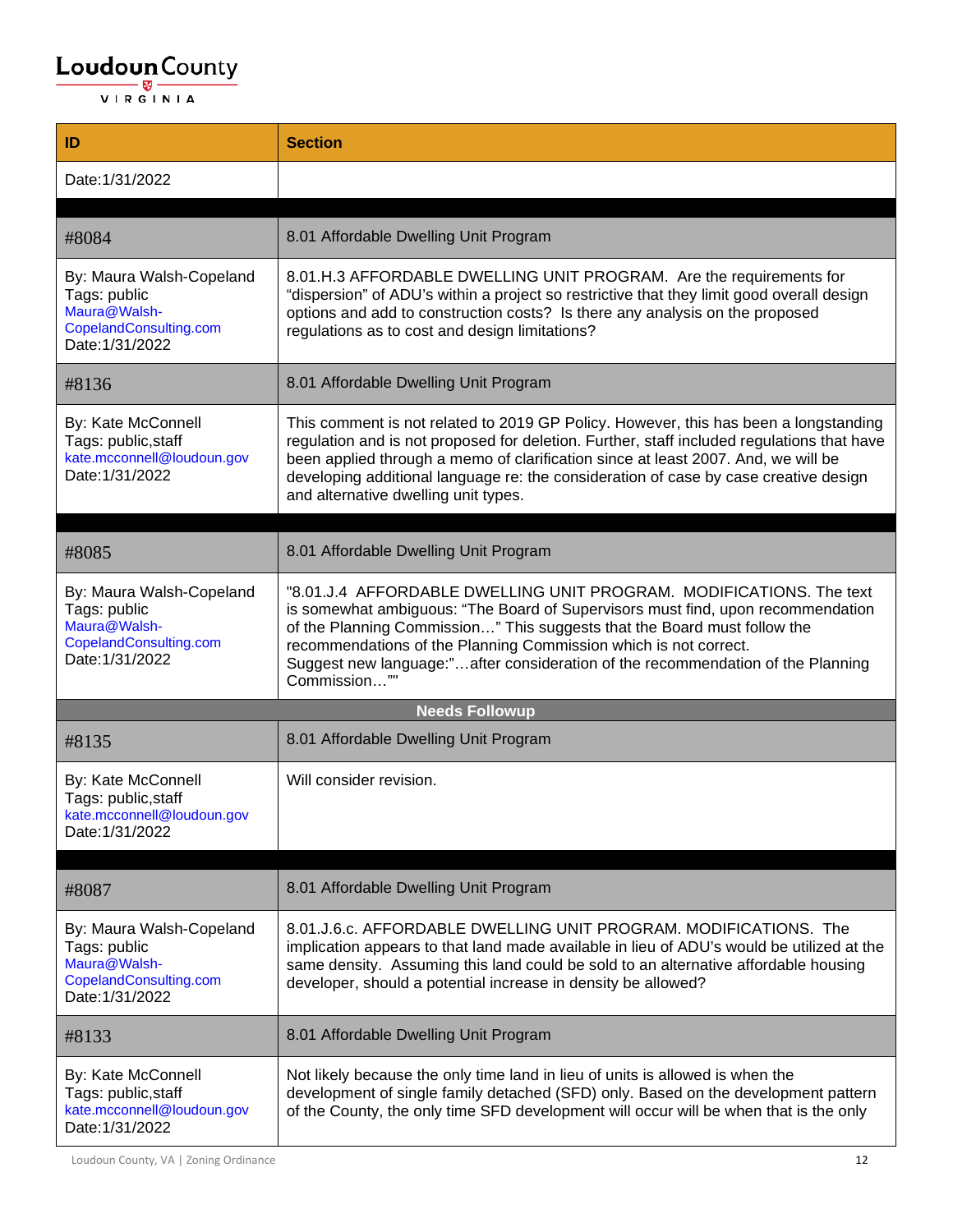# $\underbrace{\textbf{Loudoun}\xspace}_{\text{VIR GINIA}}\textbf{County}}$

| ID                                                                                                    | <b>Section</b>                                                                                                                                                                                                                                                                                                                                                                                                                                                                                                                                                                                                                                                                                                                                                                                                                                                                                                                                                                                        |
|-------------------------------------------------------------------------------------------------------|-------------------------------------------------------------------------------------------------------------------------------------------------------------------------------------------------------------------------------------------------------------------------------------------------------------------------------------------------------------------------------------------------------------------------------------------------------------------------------------------------------------------------------------------------------------------------------------------------------------------------------------------------------------------------------------------------------------------------------------------------------------------------------------------------------------------------------------------------------------------------------------------------------------------------------------------------------------------------------------------------------|
|                                                                                                       | unit type permitted, typically in a by-right development, and would not be subject to a<br>rezoning.                                                                                                                                                                                                                                                                                                                                                                                                                                                                                                                                                                                                                                                                                                                                                                                                                                                                                                  |
|                                                                                                       |                                                                                                                                                                                                                                                                                                                                                                                                                                                                                                                                                                                                                                                                                                                                                                                                                                                                                                                                                                                                       |
| #8088                                                                                                 | 8.01 Affordable Dwelling Unit Program                                                                                                                                                                                                                                                                                                                                                                                                                                                                                                                                                                                                                                                                                                                                                                                                                                                                                                                                                                 |
| By: Maura Walsh-Copeland<br>Tags: public<br>Maura@Walsh-<br>CopelandConsulting.com<br>Date: 1/31/2022 | 8.01.J.6.c.3. ATTAINABLE HOUSING. MODIFICATIONS. States "construction cost of<br>a prototypical SFD ADU must be the "vertical cost" of an ADU as established on a<br>semiannual basis by the ADUAB." Where is this information made available on a<br>semiannual basis?                                                                                                                                                                                                                                                                                                                                                                                                                                                                                                                                                                                                                                                                                                                               |
| #8132                                                                                                 | 8.01 Affordable Dwelling Unit Program                                                                                                                                                                                                                                                                                                                                                                                                                                                                                                                                                                                                                                                                                                                                                                                                                                                                                                                                                                 |
| By: Kate McConnell<br>Tags: public, staff<br>kate.mcconnell@loudoun.gov<br>Date: 1/31/2022            | This comment is not related to 2019 GP Policy. However, ADUAB determines the<br>vertical costs and it is available in the staff reports/minutes/reports associated with<br>determining the vertical cost, as well as upon request.                                                                                                                                                                                                                                                                                                                                                                                                                                                                                                                                                                                                                                                                                                                                                                    |
|                                                                                                       |                                                                                                                                                                                                                                                                                                                                                                                                                                                                                                                                                                                                                                                                                                                                                                                                                                                                                                                                                                                                       |
| #8089                                                                                                 | 8.01 Affordable Dwelling Unit Program                                                                                                                                                                                                                                                                                                                                                                                                                                                                                                                                                                                                                                                                                                                                                                                                                                                                                                                                                                 |
| By: Maura Walsh-Copeland<br>Tags: public<br>Maura@Walsh-<br>CopelandConsulting.com<br>Date: 1/31/2022 | 8.01.J.6.c.4 AFFORDABLE DWELLING UNIT PROGRAM - MODIFICATIONS. How<br>can/will the County assure that the environmental impact of the land will follow the<br>protocol for the applicable section of the 2019 General Plan?                                                                                                                                                                                                                                                                                                                                                                                                                                                                                                                                                                                                                                                                                                                                                                           |
| #8131                                                                                                 | 8.01 Affordable Dwelling Unit Program                                                                                                                                                                                                                                                                                                                                                                                                                                                                                                                                                                                                                                                                                                                                                                                                                                                                                                                                                                 |
| By: Kate McConnell<br>Tags: public, staff<br>kate.mcconnell@loudoun.gov<br>Date: 1/31/2022            | All applications will have to follow environmental regulations included in the Zoning<br>Ordinance. A requirement repeating this does not need to be stated here. Legislative<br>applications are also reviewed for consistency with the 2019 GP.                                                                                                                                                                                                                                                                                                                                                                                                                                                                                                                                                                                                                                                                                                                                                     |
|                                                                                                       |                                                                                                                                                                                                                                                                                                                                                                                                                                                                                                                                                                                                                                                                                                                                                                                                                                                                                                                                                                                                       |
| #8090                                                                                                 | 8.01 Affordable Dwelling Unit Program                                                                                                                                                                                                                                                                                                                                                                                                                                                                                                                                                                                                                                                                                                                                                                                                                                                                                                                                                                 |
| By: Maura Walsh-Copeland<br>Tags: public<br>Maura@Walsh-<br>CopelandConsulting.com<br>Date: 1/31/2022 | "8.01 K.5.b. AFFORDABLE HOUSING UNIT (AHU) PROGRAM 5.b. Attainable units<br>provided with AHU funding are typically in one building or, at most, two. The<br>""linkages"" proposed here, between AHU Occupancy Permits and Market Rate<br>Occupancy Permits are an artifact of when ADUs were provided by the developer as<br>affordable for-sale units within a market rate development. In AHU buildings,<br>Occupancy Permits go from 0% to 100% within 2-3 months. When an AHU building<br>receives funding, construction and occupancy are on a schedule set by the AHU<br>funder. As proposed in Section K.5.c (below) AHUs are verified when the applicant<br>provides proof of funding to the Zoning Administrator. The Market Rate developer no<br>longer has any control over the delivery of the AHUs.<br>Therefore -- Why not let proof of AHU funding be sufficient to release the Market Rate<br>developer from any further linkages between AHU and Market Rate Occupancy<br>Permits?" |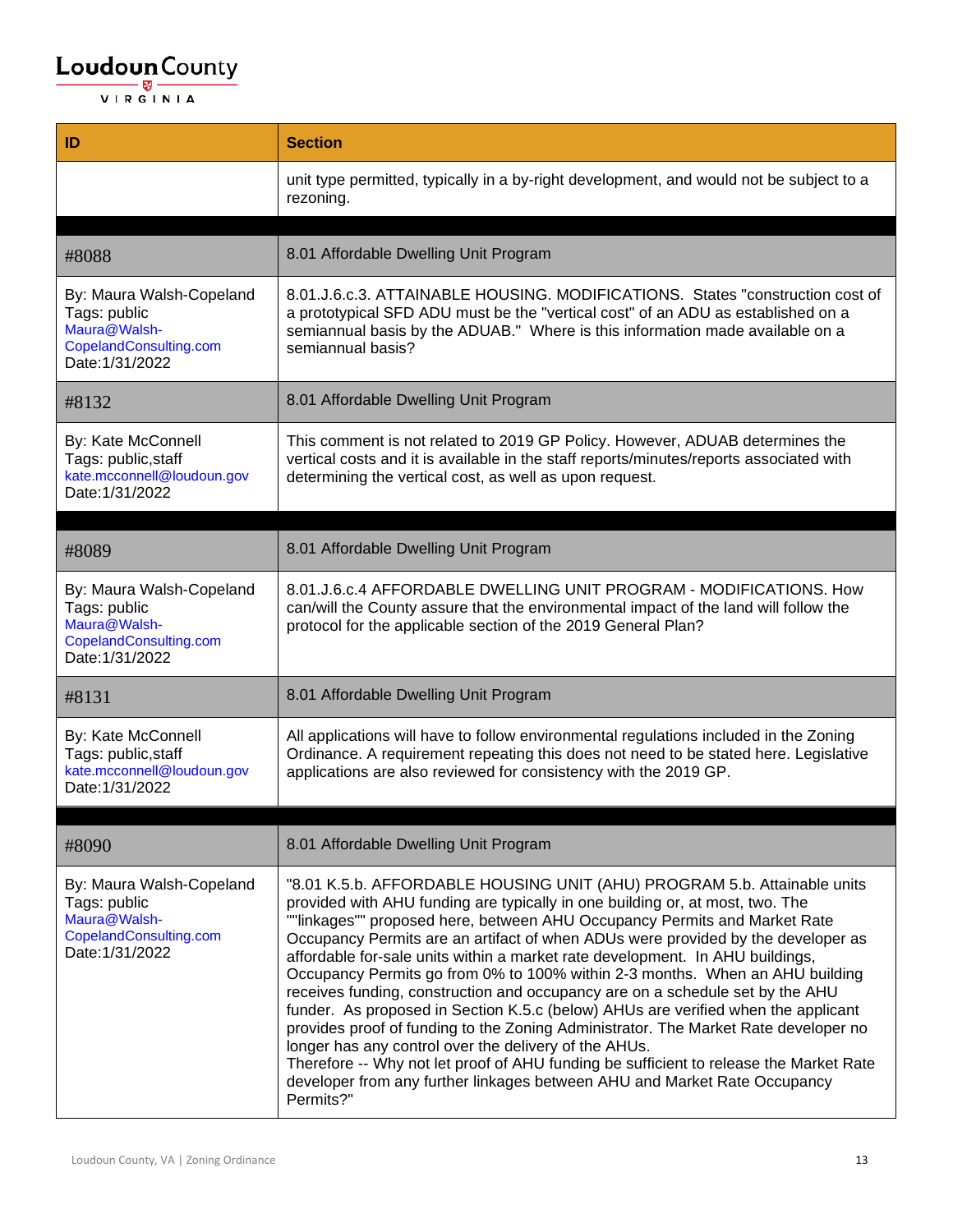# $\underbrace{\textbf{Loudoun}\xspace}_{\text{VIR GINIA}}\textbf{County}}$

| ID                                                                                                    | <b>Section</b>                                                                                                                                                                                                                                                                                                                                                                                                                                                                                                                                                                                                                                                                                                                                                                            |
|-------------------------------------------------------------------------------------------------------|-------------------------------------------------------------------------------------------------------------------------------------------------------------------------------------------------------------------------------------------------------------------------------------------------------------------------------------------------------------------------------------------------------------------------------------------------------------------------------------------------------------------------------------------------------------------------------------------------------------------------------------------------------------------------------------------------------------------------------------------------------------------------------------------|
| #8130                                                                                                 | 8.01 Affordable Dwelling Unit Program                                                                                                                                                                                                                                                                                                                                                                                                                                                                                                                                                                                                                                                                                                                                                     |
| By: Kate McConnell<br>Tags: public, staff<br>kate.mcconnell@loudoun.gov<br>Date: 1/31/2022            | This comment is not related to implementing the 2019 GP. However, ensuring AHUs<br>are delivered as the market rate development builds out is critical to ensuring that<br>required affordable units are provided. A simple approval does not provide the County<br>with a sufficient assurance that AHUs will be delivered, regardless of any contractual<br>obligations related to the provision of AHUs. If a development/er wants to meet their<br>ADU requirement by substituting AHUs, then part of their process will be ensuring<br>AHUs are delivered in a way that meets the requirement. Also, K.5.c. acts as an initial<br>check for the County and is only one step in demonstrating the intent to provide AHUs<br>(at site plan). It does not ensure delivery of the units. |
| #8091                                                                                                 | 8.01 Affordable Dwelling Unit Program                                                                                                                                                                                                                                                                                                                                                                                                                                                                                                                                                                                                                                                                                                                                                     |
| By: Maura Walsh-Copeland<br>Tags: public<br>Maura@Walsh-<br>CopelandConsulting.com<br>Date: 1/31/2022 | 8.01 K.5.b.4. AFFORDABLE HOUSING UNIT (AHU) PROGRAM: 5.b.4. If, as<br>proposed, the county permits proof of AHU funding be sufficient to release the Market<br>Rate developer from any further linkages between AHU and Market Rate Occupancy<br>Permits, then the level of reporting required for each Market Rate Occupancy Permit is<br>very burdensome both for the applicant and for staff and unnecessary. Can the county<br>eliminate this reporting completely and if not, why not?                                                                                                                                                                                                                                                                                               |
| #8129                                                                                                 | 8.01 Affordable Dwelling Unit Program                                                                                                                                                                                                                                                                                                                                                                                                                                                                                                                                                                                                                                                                                                                                                     |
| By: Kate McConnell<br>Tags: public, staff<br>kate.mcconnell@loudoun.gov<br>Date: 1/31/2022            | This comment is not related to implementing the 2019 GP. However, ensuring AHUs<br>are delivered as the market rate development builds out is critical to ensuring that<br>required affordable units are provided. A simple approval does not provide the County<br>with a sufficient assurance that AHUs will be provided, regardless of any contractual<br>obligations related to the provision of AHUs.                                                                                                                                                                                                                                                                                                                                                                                |
| #8093                                                                                                 | 8.01 Affordable Dwelling Unit Program                                                                                                                                                                                                                                                                                                                                                                                                                                                                                                                                                                                                                                                                                                                                                     |
| By: Maura Walsh-Copeland<br>Tags: public<br>Maura@Walsh-<br>CopelandConsulting.com<br>Date: 1/31/2022 | 8.01 K.5.d.1. AFFORDABLE HOUSING UNIT (AHU) PROGRAM: 5.d.1. In an AHU<br>project, building plans and elevations are prepared in parallel with other entitlement<br>steps. It is not reasonable to demand that architectural plans be complete to a high<br>level of detail, sufficient to confirm "substantial conformance" before other key steps<br>can proceed. Instead, can/will Staff revise this so that the Zoning Administrator must<br>confirm "substantial conformance" (via an informal determination) prior to the issuance<br>of Building Permits?                                                                                                                                                                                                                           |
| #8127                                                                                                 | 8.01 Affordable Dwelling Unit Program                                                                                                                                                                                                                                                                                                                                                                                                                                                                                                                                                                                                                                                                                                                                                     |
| By: Kate McConnell<br>Tags: public, staff<br>kate.mcconnell@loudoun.gov<br>Date: 1/31/2022            | It is standard practice for applications with materials requirements and/or commitments<br>to demonstrate this type of information at site plan.                                                                                                                                                                                                                                                                                                                                                                                                                                                                                                                                                                                                                                          |
| <b>Needs Followup</b>                                                                                 |                                                                                                                                                                                                                                                                                                                                                                                                                                                                                                                                                                                                                                                                                                                                                                                           |
| #8106                                                                                                 | 8.01 Affordable Dwelling Unit Program                                                                                                                                                                                                                                                                                                                                                                                                                                                                                                                                                                                                                                                                                                                                                     |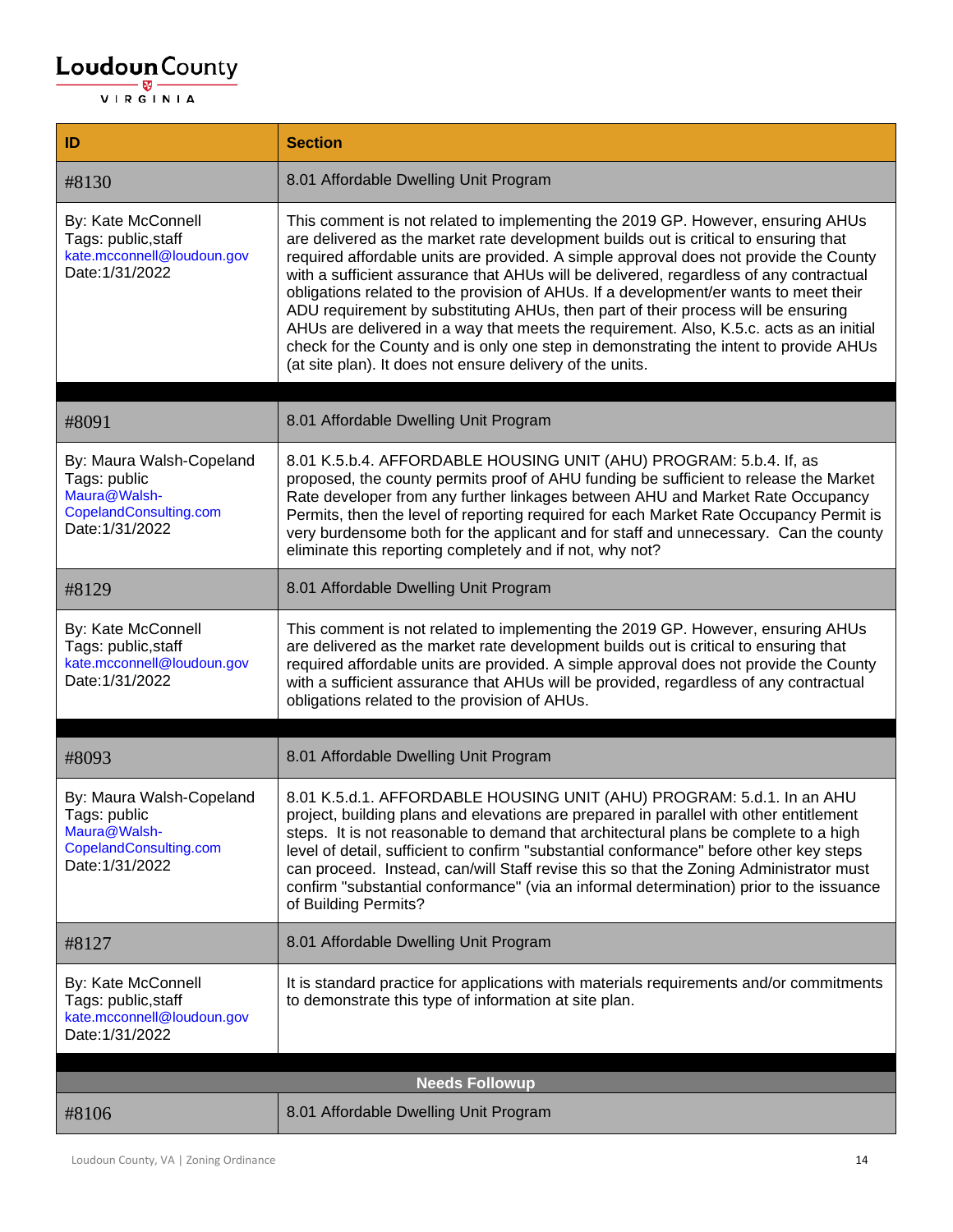| ID                                                                                                    | <b>Section</b>                                                                                                                                                                                                                                                                                               |
|-------------------------------------------------------------------------------------------------------|--------------------------------------------------------------------------------------------------------------------------------------------------------------------------------------------------------------------------------------------------------------------------------------------------------------|
| By: Gem Bingol<br>Tags: public<br>gbingol@pecva.org<br>Date: 1/31/2022                                | Table 8.01.d-1, and<br>E.2.a Standards for ADU Calculations.<br>A footnote in the table that references E.2.a could help orient the reader that there's<br>more relevant information following.                                                                                                              |
|                                                                                                       | <b>Needs Followup</b>                                                                                                                                                                                                                                                                                        |
| #8126                                                                                                 | 8.01 Affordable Dwelling Unit Program                                                                                                                                                                                                                                                                        |
| By: Kate McConnell<br>Tags: public, staff<br>kate.mcconnell@loudoun.gov<br>Date: 1/31/2022            | Will consider suggestion.                                                                                                                                                                                                                                                                                    |
| #8105                                                                                                 | 8.01 Affordable Dwelling Unit Program                                                                                                                                                                                                                                                                        |
| By: Gem Bingol                                                                                        | Table 8.01.D-1.                                                                                                                                                                                                                                                                                              |
| Tags: public<br>gbingol@pecva.org<br>Date: 1/31/2022                                                  | What are the projected density ranges for UT/UM and SM FAR limits?                                                                                                                                                                                                                                           |
|                                                                                                       | <b>Needs Followup</b>                                                                                                                                                                                                                                                                                        |
| #8125                                                                                                 | 8.01 Affordable Dwelling Unit Program                                                                                                                                                                                                                                                                        |
| By: Kate McConnell<br>Tags: public, staff<br>kate.mcconnell@loudoun.gov<br>Date: 1/31/2022            | We are calculating MF attached density using FAR in accordance with 2019 GP Policy.<br>I will discuss anticipated density further with Community Planning, but I imagine a<br>maximum number of dwelling units will have to be provided at the time of rezoning for<br>tracking and CIF purposes.            |
| #8094                                                                                                 | 8.01 Affordable Dwelling Unit Program                                                                                                                                                                                                                                                                        |
| By: Maura Walsh-Copeland<br>Tags: public<br>Maura@Walsh-<br>CopelandConsulting.com<br>Date: 1/31/2022 | 8.01.L. AFFORDABLE DWELLING UNIT PROGRAM. VIOLATIONS AND<br>PENALTIES. All the penalties listed essentially provide no disincentive to the<br>applicants as they are no worse off than their previous situation. Why are there no<br>cash fines or other penalties included? Are they included in Chapter 7? |
| #8124                                                                                                 | 8.01 Affordable Dwelling Unit Program                                                                                                                                                                                                                                                                        |
| By: Kate McConnell<br>Tags: public, staff<br>kate.mcconnell@loudoun.gov<br>Date: 1/31/2022            | This comment is not related to implementing the 2019 GP. However, penalties are<br>located in a different section of the ordinance (new section TBD) and maximums are<br>mandated by state code.                                                                                                             |
|                                                                                                       | <b>Needs Followup</b>                                                                                                                                                                                                                                                                                        |
|                                                                                                       | 8.01 Affordable Dwelling Unit Program                                                                                                                                                                                                                                                                        |
| #8110                                                                                                 |                                                                                                                                                                                                                                                                                                              |
| By: Gem Bingol<br>Tags: public<br>gbingol@pecva.org                                                   | J.6.a Modifications                                                                                                                                                                                                                                                                                          |

Loudoun County, VA | Zoning Ordinance 15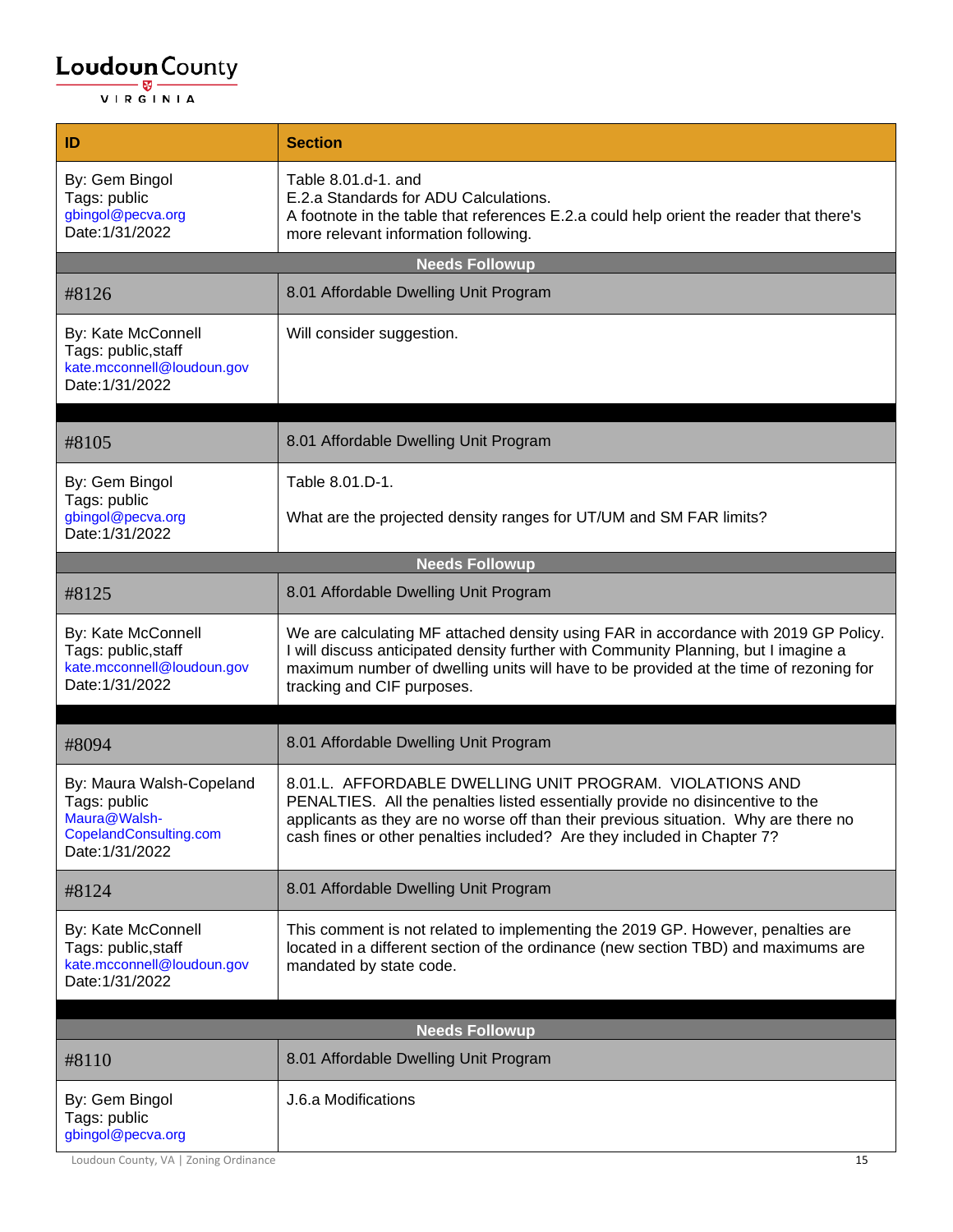| ID                                                                                         | <b>Section</b>                                                                                                                                                                                                                                                    |
|--------------------------------------------------------------------------------------------|-------------------------------------------------------------------------------------------------------------------------------------------------------------------------------------------------------------------------------------------------------------------|
| Date: 1/31/2022                                                                            | I realize this may make sense to those who provide ADUs, but I am having trouble<br>understanding both the description of changes to this section, and the section itself.                                                                                        |
|                                                                                            | Please consider providing examples like you did above in sample calculations, or in<br>what a creative design might be?                                                                                                                                           |
|                                                                                            | <b>Needs Followup</b>                                                                                                                                                                                                                                             |
| #8123                                                                                      | 8.01 Affordable Dwelling Unit Program                                                                                                                                                                                                                             |
| By: Kate McConnell<br>Tags: public, staff<br>kate.mcconnell@loudoun.gov<br>Date: 1/31/2022 | Good suggestion. Will revise to include an example.                                                                                                                                                                                                               |
| #8112                                                                                      | 8.01 Affordable Dwelling Unit Program                                                                                                                                                                                                                             |
| By: Gem Bingol<br>Tags: public<br>gbingol@pecva.org<br>Date: 1/31/2022                     | J.7. Modifications<br>Again, suggest removing cash-in-lieu and expand the types of housing applications<br>that can provide land.                                                                                                                                 |
| #8122                                                                                      | 8.01 Affordable Dwelling Unit Program                                                                                                                                                                                                                             |
| By: Kate McConnell<br>Tags: public, staff<br>kate.mcconnell@loudoun.gov<br>Date: 1/31/2022 | Cash in lieu is only for SFD ONLY developments. This option has rarely been used in<br>the past. We revised buyout with ZOAM approved in 2020 to an amount that does not<br>incentivize buyout. We are ok with giving a developer options.                        |
| #8111                                                                                      | 8.01 Affordable Dwelling Unit Program                                                                                                                                                                                                                             |
| By: Gem Bingol<br>Tags: public<br>gbingol@pecva.org<br>Date: 1/31/2022                     | J.6.c. Modifications<br>Consider removing all references to cash-in-lieu and stick with developable land. Add<br>reference to any land criteria--i.e. not on moderate or very steep slopes, not in<br>floodplain or otherwise hard to develop locations, etc.     |
| #8121                                                                                      | 8.01 Affordable Dwelling Unit Program                                                                                                                                                                                                                             |
| By: Kate McConnell<br>Tags: public, staff<br>kate.mcconnell@loudoun.gov<br>Date: 1/31/2022 | See previous comment for response on cash in lieu. Any land dedication would have to<br>demonstrate the required # ADUs can be developed will address this. It will have to<br>meet all other regulations, e.g. steeps slopes, FOD. We do not need to state this. |
|                                                                                            |                                                                                                                                                                                                                                                                   |
| #8113                                                                                      | 8.01 Affordable Dwelling Unit Program                                                                                                                                                                                                                             |
| By: Gem Bingol<br>Tags: public<br>gbingol@pecva.org<br>Date: 1/31/2022                     | J. Modifications--Numbering is off. After 9.e, it jumps back to 7.                                                                                                                                                                                                |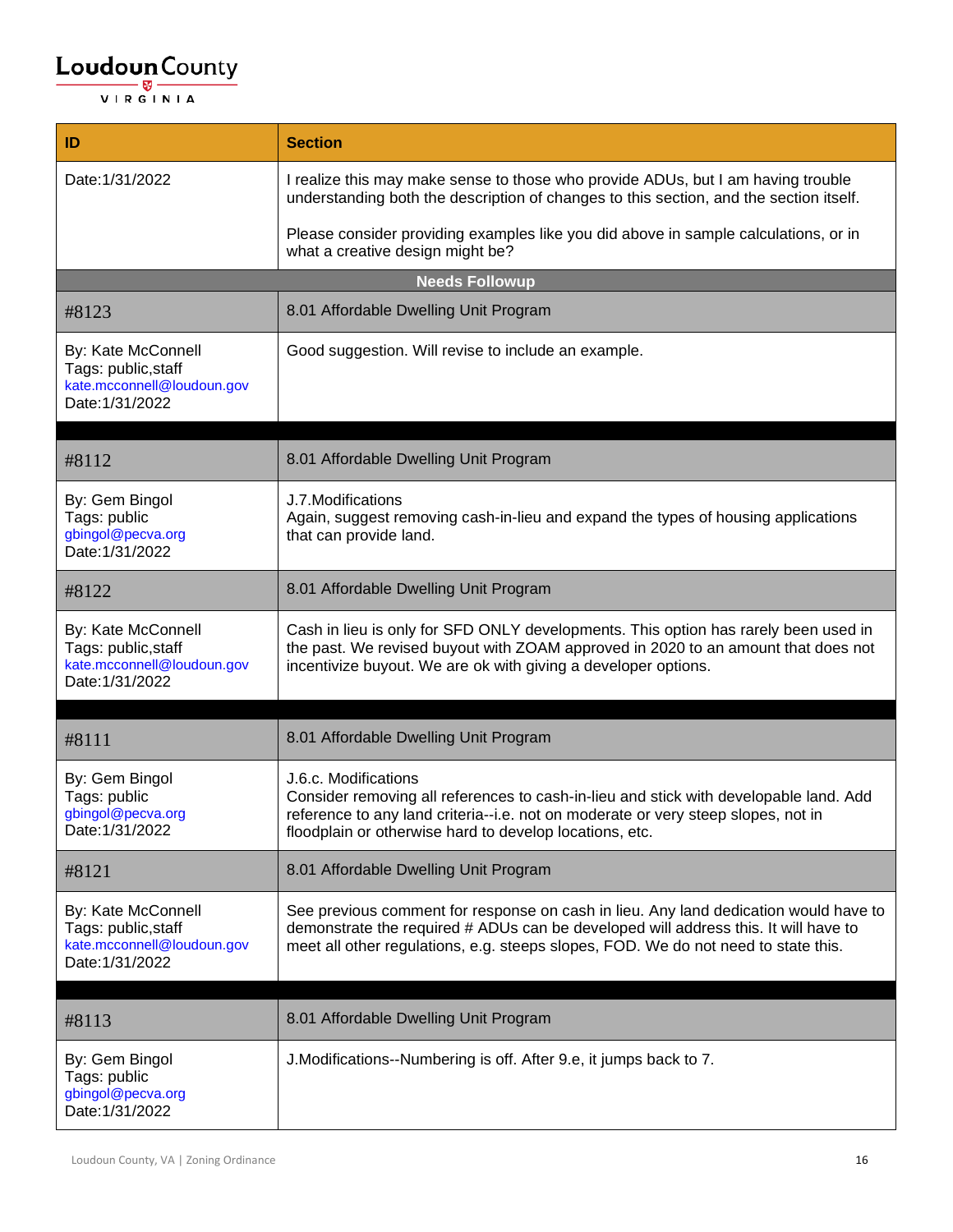| ID                                                                                         | <b>Section</b>                                                                                                                                                                                                                                                                 |
|--------------------------------------------------------------------------------------------|--------------------------------------------------------------------------------------------------------------------------------------------------------------------------------------------------------------------------------------------------------------------------------|
| #8120                                                                                      | 8.01 Affordable Dwelling Unit Program                                                                                                                                                                                                                                          |
| By: Kate McConnell<br>Tags: public, staff<br>kate.mcconnell@loudoun.gov<br>Date: 1/31/2022 | This is correct Section 8.01.J.6.c.9.e vs 8.01.J.7                                                                                                                                                                                                                             |
| #8114                                                                                      | 8.01 Affordable Dwelling Unit Program                                                                                                                                                                                                                                          |
| By: Gem Bingol<br>Tags: public<br>gbingol@pecva.org<br>Date: 1/31/2022                     | J. Modifications (second 7) Perhaps this could be modified, i.e.<br>If a modification to section 8.01.H is requested:                                                                                                                                                          |
| #8104                                                                                      | 8.01 Affordable Dwelling Unit Program                                                                                                                                                                                                                                          |
| By: Gem Bingol<br>Tags: public<br>gbingol@pecva.org<br>Date: 1/31/2022                     | A.Applicability f.4.a.<br>Kate, thank you for your explanation of why this exemption is still in place.                                                                                                                                                                        |
|                                                                                            | This is a valuable opportunity to get affordable units intermixed with market rate units<br>that should be included.                                                                                                                                                           |
|                                                                                            | 8.02 Unmet Housing Needs Unit Program                                                                                                                                                                                                                                          |
| #8073                                                                                      |                                                                                                                                                                                                                                                                                |
| By: Kevin Ruedisueli<br>Tags: public<br>kevinruedisueliZOC@gmail.com<br>Date: 1/30/2022    | Are density increases in 8.02 in addition to those listed in 8.01? If not can a developer<br>substitute UHNU's for ADU's? Can this be clarified in the text?                                                                                                                   |
| #8176                                                                                      | 8.02 Unmet Housing Needs Unit Program                                                                                                                                                                                                                                          |
| By: Kate McConnell<br>Tags: public, staff<br>kate.mcconnell@loudoun.gov<br>Date: 2/1/2022  | The only time this would occur is in PD-MUB. See response to Comment 8101<br>(Comment 8174). The standard UHNU program is related to FAR increase in SM or<br>UM districts or locational criteria for SCN district, so there is no dwelling unit per acre<br>density increase. |
|                                                                                            |                                                                                                                                                                                                                                                                                |
| #8118                                                                                      | 8.02 Unmet Housing Needs Unit Program                                                                                                                                                                                                                                          |
| By: Gem Bingol<br>Tags: public<br>gbingol@pecva.org<br>Date: 1/31/2022                     | C.4.b. UHNU Requirements.<br>Are the required accessible unit percentages across the board (not just for UHNUs)<br>noted in Chapter 1450 of the codified ordinance?                                                                                                            |
|                                                                                            | <b>Needs Followup</b>                                                                                                                                                                                                                                                          |
| #8156                                                                                      | 8.02 Unmet Housing Needs Unit Program                                                                                                                                                                                                                                          |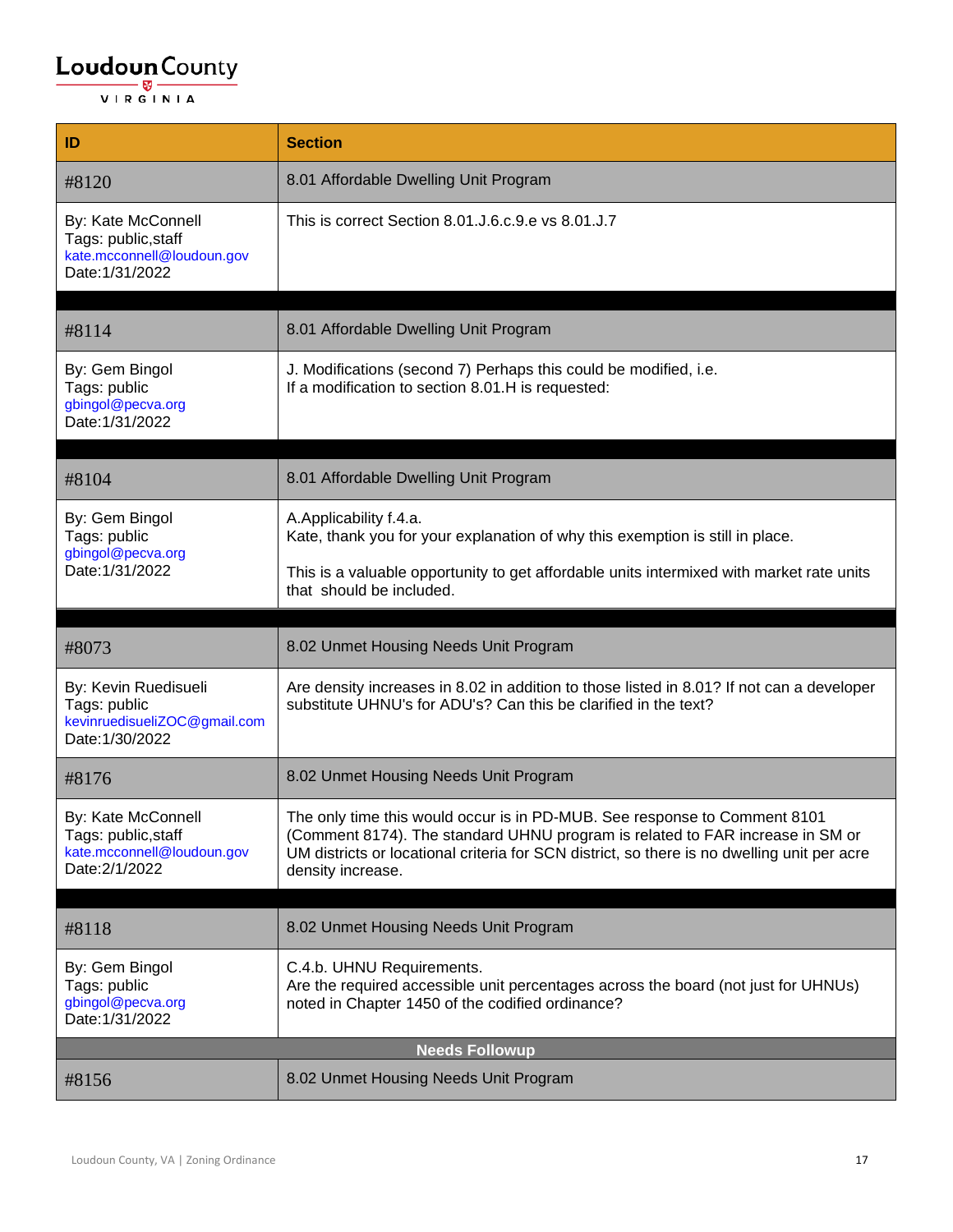| ID                                                                                                    | <b>Section</b>                                                                                                                                                                                                                                                                                                                                                                                                                                                                             |
|-------------------------------------------------------------------------------------------------------|--------------------------------------------------------------------------------------------------------------------------------------------------------------------------------------------------------------------------------------------------------------------------------------------------------------------------------------------------------------------------------------------------------------------------------------------------------------------------------------------|
| By: Rebekah King<br>Tags: public, staff<br>rebekah.king@loudoun.gov<br>Date: 2/1/2022                 | Accessible units are a building code and/or financing program requirement. They are<br>not in 1450. County requirements may be elsewhere in the Codified Ordinances but I'm<br>not sure where.                                                                                                                                                                                                                                                                                             |
|                                                                                                       | <b>Needs Followup</b>                                                                                                                                                                                                                                                                                                                                                                                                                                                                      |
| #8175                                                                                                 | 8.02 Unmet Housing Needs Unit Program                                                                                                                                                                                                                                                                                                                                                                                                                                                      |
| By: Kate McConnell<br>Tags: public, staff<br>kate.mcconnell@loudoun.gov<br>Date: 2/1/2022             | This section may need some refinement to clarify intent, which I read a more UHNUs<br>than required are provided and they are accessible.                                                                                                                                                                                                                                                                                                                                                  |
| #8101                                                                                                 | 8.02 Unmet Housing Needs Unit Program                                                                                                                                                                                                                                                                                                                                                                                                                                                      |
| By: Maura Walsh-Copeland<br>Tags: public<br>Maura@Walsh-<br>CopelandConsulting.com<br>Date: 1/31/2022 | 8.02.D.6, 7, & 8 UNMET HOUSING NEEDS UNIT PROGRAM - Density Bonus<br>Calculation, Calculation of Required UHNUs. Does adding ADUs to the allowable<br>density create disproportionally create more need for ADUs? In other words, does not<br>an increase in housing density create the need a corresponding exponential need for<br>more affordable housing?                                                                                                                              |
|                                                                                                       | <b>Needs Followup</b>                                                                                                                                                                                                                                                                                                                                                                                                                                                                      |
| #8158                                                                                                 | 8.02 Unmet Housing Needs Unit Program                                                                                                                                                                                                                                                                                                                                                                                                                                                      |
| By: Rebekah King<br>Tags: public, staff<br>rebekah.king@loudoun.gov<br>Date: 2/1/2022                 | I'm not sure I understand this question.                                                                                                                                                                                                                                                                                                                                                                                                                                                   |
| #8174                                                                                                 | 8.02 Unmet Housing Needs Unit Program                                                                                                                                                                                                                                                                                                                                                                                                                                                      |
| By: Kate McConnell<br>Tags: public, staff<br>kate.mcconnell@loudoun.gov<br>Date: 2/1/2022             | I also am not sure I understand the question, but will try to answer what I think it's<br>asking. The PD-MUB standards will include when the UNHUs are required, which is<br>when the density exceeds 20 du/acre, but not if the density is exceeded because ADUs<br>were required. So, it depends. If the density increase provided due to ADUs starts after<br>a project meets 20 du/acre, then it could mean that the additional density will result in a<br>requirement for more ADUs. |
|                                                                                                       |                                                                                                                                                                                                                                                                                                                                                                                                                                                                                            |
| #8100                                                                                                 | 8.02 Unmet Housing Needs Unit Program                                                                                                                                                                                                                                                                                                                                                                                                                                                      |
| By: Maura Walsh-Copeland<br>Tags: public<br>Maura@Walsh-<br>CopelandConsulting.com<br>Date: 1/31/2022 | 8.02.D.5.a UNMET HOUSING NEEDS UNIT PROGRAM - DENSITY BONUS/ADD'L<br>REGULATORY ADJUSTMENT - PD-MUB Zoning District How does the density bonus<br>affect the budget, housing, and population projections? Does this increase counter the<br>guidelines and projections of the 2019 General Plan?                                                                                                                                                                                           |
| #8159                                                                                                 | 8.02 Unmet Housing Needs Unit Program                                                                                                                                                                                                                                                                                                                                                                                                                                                      |
| By: Rebekah King<br>Tags: public, staff                                                               | An optional density increase that exceeds the planned density has been a longstanding<br>practice in the County.                                                                                                                                                                                                                                                                                                                                                                           |

Loudoun County, VA | Zoning Ordinance 18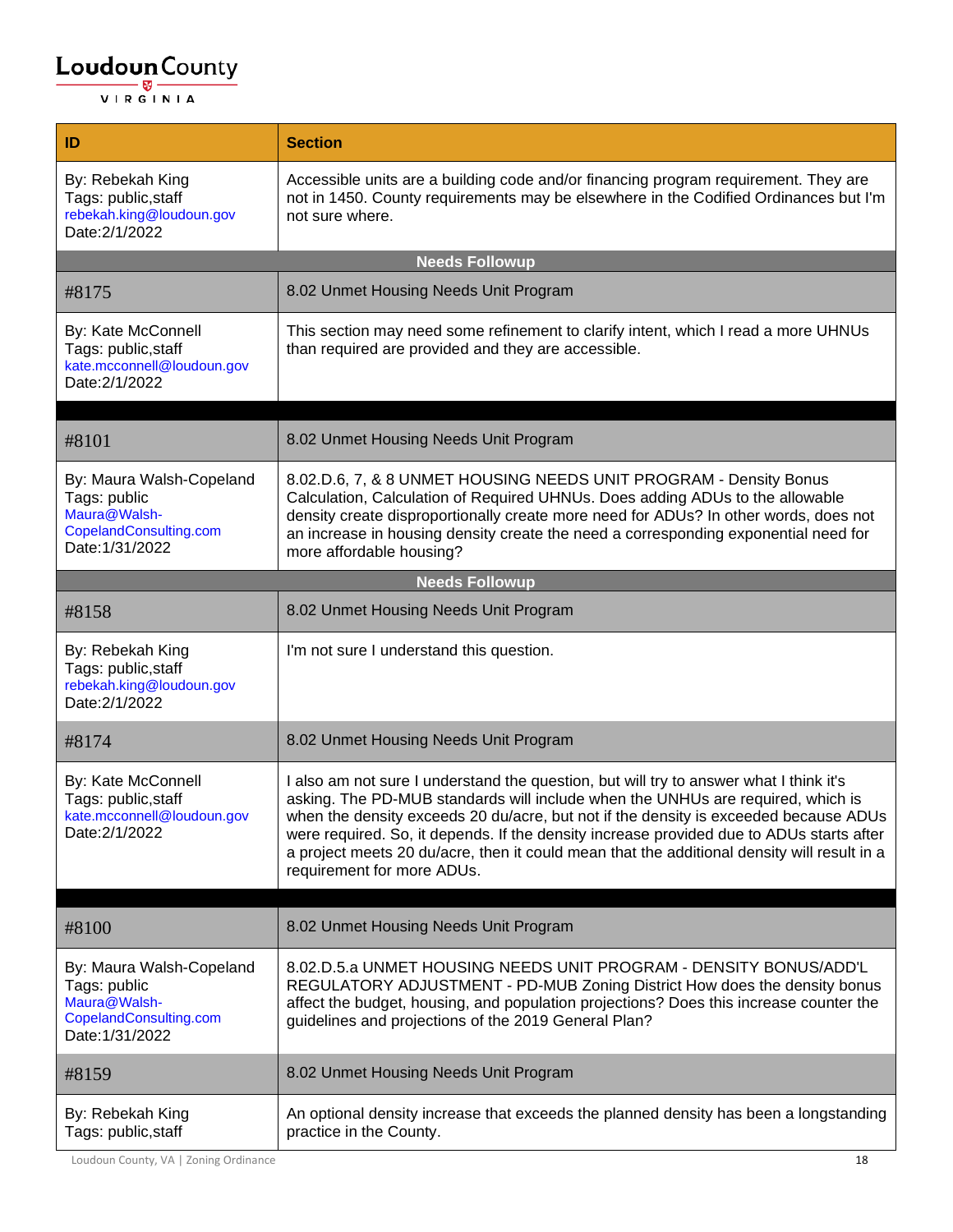| ID                                                                                                    | <b>Section</b>                                                                                                                                                                                                                                                                                                                                                                                                                                                                                                                                                                                                                                                                                                                                                                                                                                                                                                                                         |
|-------------------------------------------------------------------------------------------------------|--------------------------------------------------------------------------------------------------------------------------------------------------------------------------------------------------------------------------------------------------------------------------------------------------------------------------------------------------------------------------------------------------------------------------------------------------------------------------------------------------------------------------------------------------------------------------------------------------------------------------------------------------------------------------------------------------------------------------------------------------------------------------------------------------------------------------------------------------------------------------------------------------------------------------------------------------------|
| rebekah.king@loudoun.gov<br>Date: 2/1/2022                                                            |                                                                                                                                                                                                                                                                                                                                                                                                                                                                                                                                                                                                                                                                                                                                                                                                                                                                                                                                                        |
| #8173                                                                                                 | 8.02 Unmet Housing Needs Unit Program                                                                                                                                                                                                                                                                                                                                                                                                                                                                                                                                                                                                                                                                                                                                                                                                                                                                                                                  |
| By: Kate McConnell<br>Tags: public, staff<br>kate.mcconnell@loudoun.gov<br>Date: 2/1/2022             | In addition, it will only apply if an applicant elects to provide UNHUs as an incentive in<br>certain districts in the SPA and UPA where plan policy anticipates increased density.                                                                                                                                                                                                                                                                                                                                                                                                                                                                                                                                                                                                                                                                                                                                                                    |
| #8097                                                                                                 | 8.02 Unmet Housing Needs Unit Program                                                                                                                                                                                                                                                                                                                                                                                                                                                                                                                                                                                                                                                                                                                                                                                                                                                                                                                  |
| By: Maura Walsh-Copeland<br>Tags: public<br>Maura@Walsh-<br>CopelandConsulting.com<br>Date: 1/31/2022 | 8.02 C.2. UNMET HOUSING NEEDS UNIT PROGRAM: C.2. Does Chapter 1450, as<br>currently written, includes provisions on how many UHNUs are to be provided? It is<br>very difficult to review the entire section without that information. Can those calculation<br>formulas be provided?                                                                                                                                                                                                                                                                                                                                                                                                                                                                                                                                                                                                                                                                   |
|                                                                                                       | <b>Needs Followup</b>                                                                                                                                                                                                                                                                                                                                                                                                                                                                                                                                                                                                                                                                                                                                                                                                                                                                                                                                  |
| #8162                                                                                                 | 8.02 Unmet Housing Needs Unit Program                                                                                                                                                                                                                                                                                                                                                                                                                                                                                                                                                                                                                                                                                                                                                                                                                                                                                                                  |
| By: Rebekah King<br>Tags: public, staff<br>rebekah.king@loudoun.gov<br>Date: 2/1/2022                 | The amount of UHNUs depends on why a project needs to provide them. For FAR in<br>the UM Subarea - it's a 15% requirement. For the SCN alternative criteria, it's 10% for<br>multifamily or 15% for single family. For PD-MUB, it's 6.25%.                                                                                                                                                                                                                                                                                                                                                                                                                                                                                                                                                                                                                                                                                                             |
| #8172                                                                                                 | 8.02 Unmet Housing Needs Unit Program                                                                                                                                                                                                                                                                                                                                                                                                                                                                                                                                                                                                                                                                                                                                                                                                                                                                                                                  |
| By: Kate McConnell<br>Tags: public, staff<br>kate.mcconnell@loudoun.gov<br>Date: 2/1/2022             | The sections referenced in 8.02.A.1, 2, 3, and 5 provide the amount of UHNUs<br>required as incentives. They will be linked both ways in the public facing version of<br>EnCode.<br>For 0.2 increase in FAR in UM or SM district, At least 15% of the application's total<br>single family or MF stacked dwelling units are for purchase UHNUs affordable to<br>households in the 71% to 100% of the AMI and/or At least 15% of the application's<br>total MF attached dwelling units are for rent UHNUs affordable to households in the 0%<br>to 30% of the AMI. UHNUs must be provided pursuant to Section 8.02.<br>For 0.1 increase in FAR in UM or SM district, At least 10% of the application's total<br>dwelling units are for rent UHNUs affordable to households in the 0% to 30% AMI.<br>As noted in 8.01 response - staff is coordinating with Community Planning regarding<br>SCN locational criteria and CPAM for revising this criteria. |
| #8095                                                                                                 | 8.02 Unmet Housing Needs Unit Program                                                                                                                                                                                                                                                                                                                                                                                                                                                                                                                                                                                                                                                                                                                                                                                                                                                                                                                  |
| By: Maura Walsh-Copeland<br>Tags: public<br>Maura@Walsh-<br>CopelandConsulting.com<br>Date: 1/31/2022 | 8.02 UNMET HOUSING NEEDS UNIT PROGRAM. PURPOSE: bullet one creates the<br>impression that there are two separate programs. Is this the intention or should the<br>County be clear there is one Attainable Housing program with separate program<br>implementations?                                                                                                                                                                                                                                                                                                                                                                                                                                                                                                                                                                                                                                                                                    |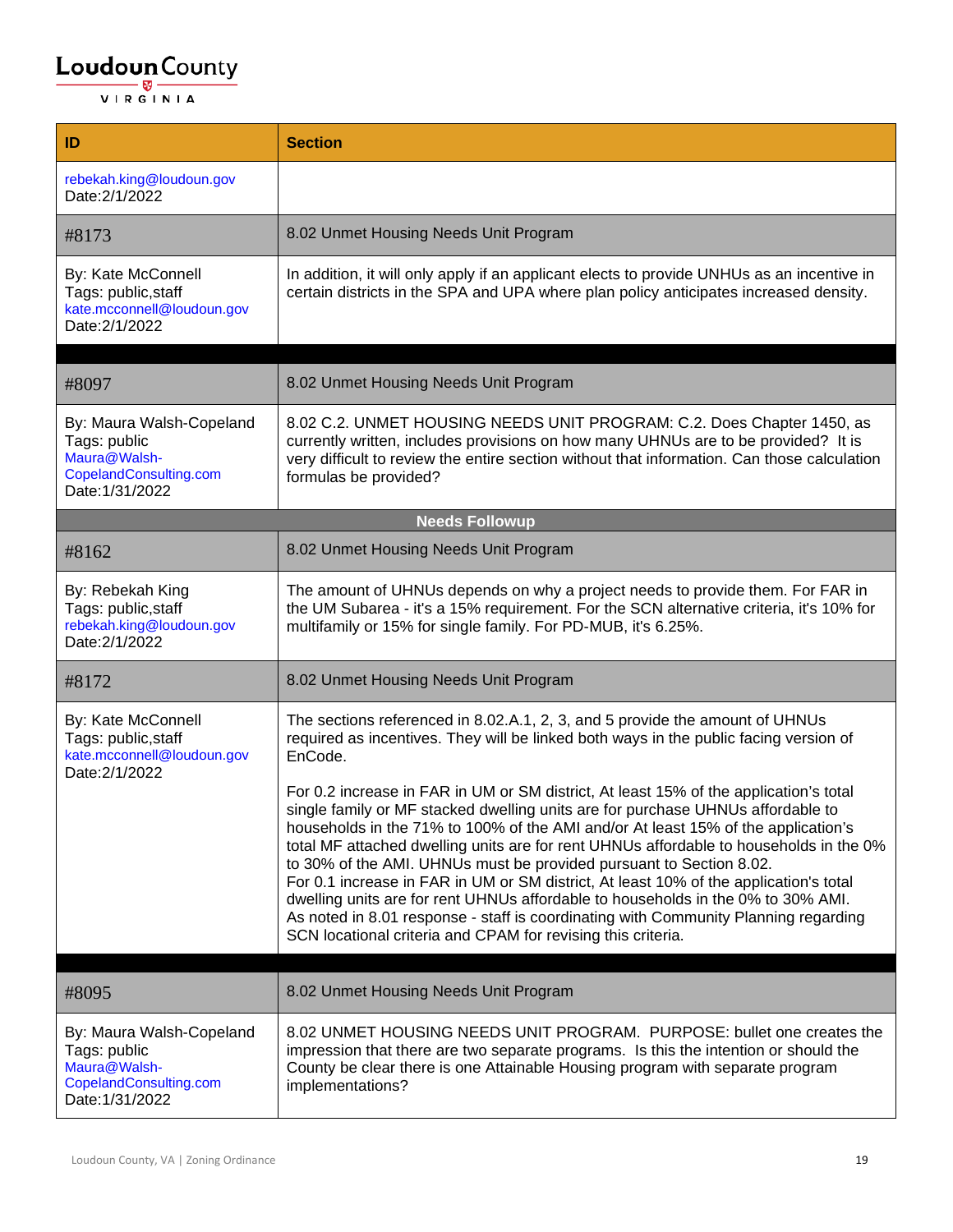| ID                                                                                                    | <b>Section</b>                                                                                                                                                                                                                                                                                                                                                                                                                                                                                          |
|-------------------------------------------------------------------------------------------------------|---------------------------------------------------------------------------------------------------------------------------------------------------------------------------------------------------------------------------------------------------------------------------------------------------------------------------------------------------------------------------------------------------------------------------------------------------------------------------------------------------------|
| #8164                                                                                                 | 8.02 Unmet Housing Needs Unit Program                                                                                                                                                                                                                                                                                                                                                                                                                                                                   |
| By: Rebekah King<br>Tags: public, staff<br>rebekah.king@loudoun.gov<br>Date: 2/1/2022                 | The intent is to bring attainable housing programs together for the first time in the<br>ordinance. ADUs are required, and UHNUS are optional, depending on how the<br>developer is choosing to apply the ordinance so they are two separate programs.                                                                                                                                                                                                                                                  |
| #8096                                                                                                 | 8.02 Unmet Housing Needs Unit Program                                                                                                                                                                                                                                                                                                                                                                                                                                                                   |
| By: Maura Walsh-Copeland<br>Tags: public<br>Maura@Walsh-<br>CopelandConsulting.com<br>Date: 1/31/2022 | 8.02 UNMET HOUSING NEEDS UNIT PROGRAM. PURPOSE: bullet one creates two<br>parts of the AMI to be the focus (under 30% and 70% to 100% of AMI). Although not<br>directly a zoning issue, is it the intent for (or should) the county subsidies and funds be<br>used for those households already capable of renting market rate housing? Is the<br>County's objective to provide "safe, decent, and sanitary" housing to all or to facilitate<br>wealth accumulation for upwardly mobile young families? |
| #8163                                                                                                 | 8.02 Unmet Housing Needs Unit Program                                                                                                                                                                                                                                                                                                                                                                                                                                                                   |
| By: Rebekah King<br>Tags: public, staff<br>rebekah.king@loudoun.gov<br>Date: 2/1/2022                 | The intent is to provide 0-30% rental units which is the area of greatest housing need in<br>the County and to provide 70-100% homeownership units as families earning even<br>100% AMI cannot afford to purchase a home in the County. The UHNSP describes<br>why affordable homeownership is also an important policy goal. Also, unmet housing<br>needs range from 0-100% of AMI in the County.                                                                                                      |
|                                                                                                       |                                                                                                                                                                                                                                                                                                                                                                                                                                                                                                         |
| #8098                                                                                                 | 8.02 Unmet Housing Needs Unit Program                                                                                                                                                                                                                                                                                                                                                                                                                                                                   |
| By: Maura Walsh-Copeland<br>Tags: public<br>Maura@Walsh-<br>CopelandConsulting.com<br>Date: 1/31/2022 | 8.02.C.3 UNMET HOUSING NEEDS PROGRAM. UHNU Requirements point 3. Is a<br>covenant in the land records sufficient protection for a 30 year constrain on price<br>appreciation? How will that be enforced? What if any are the penalties for not abiding<br>by the covenants?                                                                                                                                                                                                                             |
| #8161                                                                                                 | 8.02 Unmet Housing Needs Unit Program                                                                                                                                                                                                                                                                                                                                                                                                                                                                   |
| By: Rebekah King<br>Tags: public, staff<br>rebekah.king@loudoun.gov<br>Date: 2/1/2022                 | Recording a covenant is common practice for enforcing affordability restrictions. The<br>affordability restrictions runs with the land, and is how most affordable homeownership<br>and rental production programs are managed.                                                                                                                                                                                                                                                                         |
|                                                                                                       | Chapter 8.01 provides penalties for tenants or owners who do not meet the affordability<br>requirements. Future revisions will add edited ADU Program requirements that would<br>also apply to UHNUs to this section and will include such a provision.                                                                                                                                                                                                                                                 |
| #8099                                                                                                 | 8.02 Unmet Housing Needs Unit Program                                                                                                                                                                                                                                                                                                                                                                                                                                                                   |
| By: Maura Walsh-Copeland<br>Tags: public<br>Maura@Walsh-<br>CopelandConsulting.com<br>Date: 1/31/2022 | 8.02.C.3.a & b UNMET HOUSING NEEDS UNIT PROGRAM - UHNU<br>REQUIREMENTS. Does the County see housing conditions getting better in the<br>future? In other words, why is the control for a finite period of time (i.e., 30 and 20 year<br>control period)?                                                                                                                                                                                                                                                |